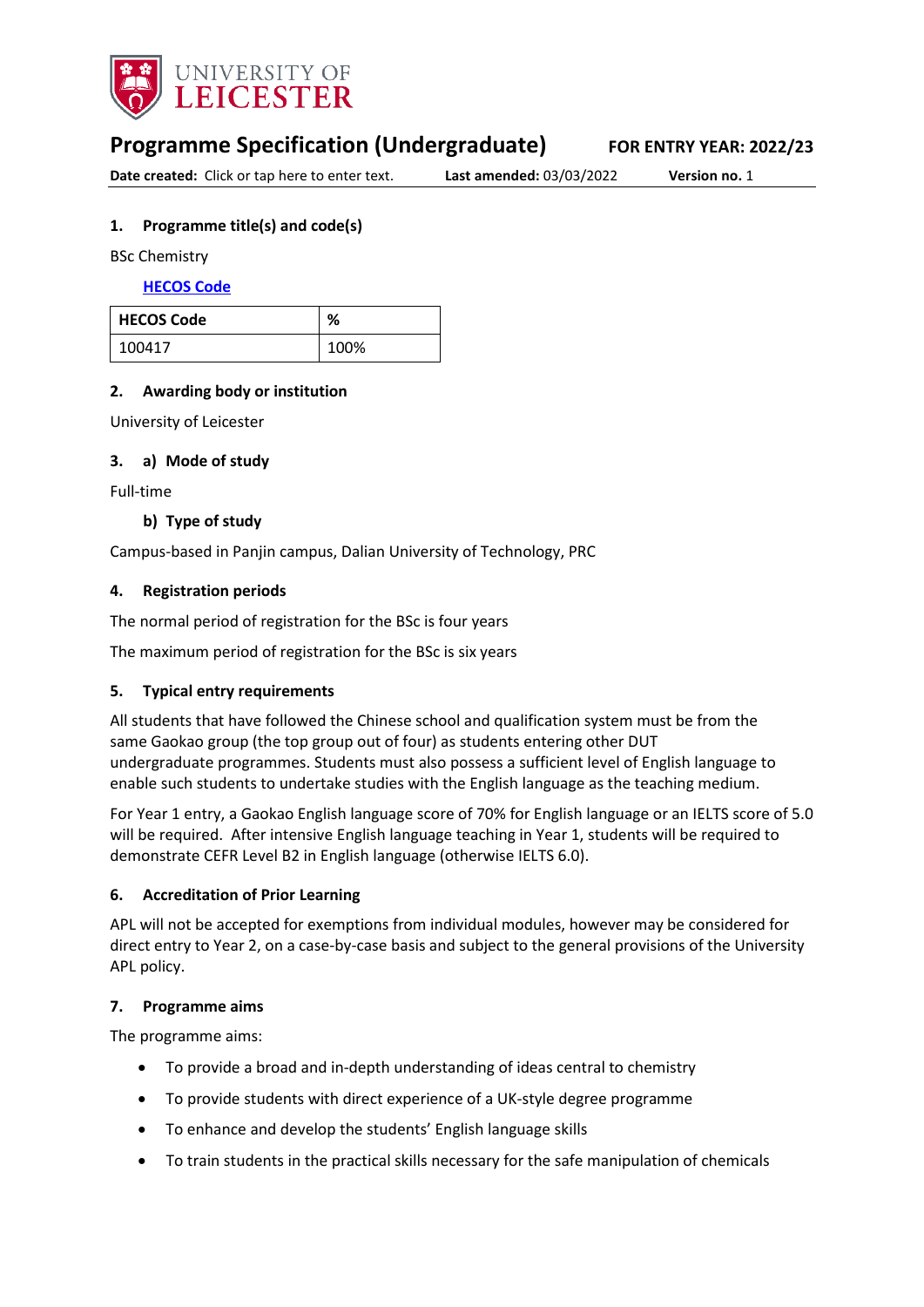- To generate interest in, and understanding of, the wider role of chemistry in society e.g.  industry and commerce
- To enable students to develop independent learning skills as well as the experience of working as part of a team
- To stimulate intellectual development, develop powers of critical analysis and ability to solve problems
- To enhance written and oral communication skills
- To provide students with training in mathematical techniques and IT skills
- To introduce students to chemical research methodology through carrying out a research pro iect
- To introduce students to some topics of current chemical or chemical engineering research
- To equip students with the knowledge and generic skills for employment or further training in R&D, science-based industry and establishments, education, and for training at management levels in other professions.

#### **8. Reference points used to inform the programme specification**

- [QAA Benchmarking Statement for Chemistry](https://www.qaa.ac.uk/docs/qaa/subject-benchmark-statements/subject-benchmark-statement-chemistry.pdf)
- Framework for Higher Education Qualifications (FHEQ)
- UK Quality Code for Higher Education
- University Learnin[g Strategy](https://www2.le.ac.uk/offices/sas2/quality/learnteach)
- [University Assessment Strategy](https://www2.le.ac.uk/offices/sas2/quality/learnteach)
- University of Leicester Periodic Developmental Review Report
- External Examiners' reports (annual)
- United Nations Education for Sustainable Development Goals
- Student Destinations Data

### **9. Programme Outcomes**

Unless otherwise stated, programme outcomes apply to all awards specified in [1](#page-0-0). Programme title(s).

#### **Discipline specific knowledge and competencies**

i) Mastery of an appropriate body of knowledge

| <b>Intended Learning</b><br><b>Outcomes</b>                                                                                                            | <b>Teaching and Learning Methods</b>                                                                                    | <b>How Demonstrated?</b>                                                                                    |
|--------------------------------------------------------------------------------------------------------------------------------------------------------|-------------------------------------------------------------------------------------------------------------------------|-------------------------------------------------------------------------------------------------------------|
| Typical students should be able<br>to:                                                                                                                 |                                                                                                                         |                                                                                                             |
| recall and apply basic chemistry<br>theory across all three main<br>areas of chemistry (organic,<br>inorganic and physical) and<br>related mathematics | Lectures; Directed reading; Problem<br>classes; Tutorials; Laboratory<br>Practical Classes; Computer aided<br>training. | Written exams; assessed practical<br>work; assessed computer exercises;<br>assessed problems; tutorial work |
| solve structured and unseen<br>model problems                                                                                                          | Lectures; Directed reading; Problem<br>classes; Tutorials; Laboratory<br>Practical Classes; Computer aided<br>training. | Written exams; assessed practical<br>work; assessed computer exercises;<br>assessed problems; tutorial work |
| conduct experiments and apply<br>practical techniques.                                                                                                 | Lectures; Directed reading; Problem<br>classes; Tutorials; Laboratory<br>Practical Classes; Computer aided<br>training. | Written exams; assessed practical<br>work; assessed computer exercises;<br>assessed problems; tutorial work |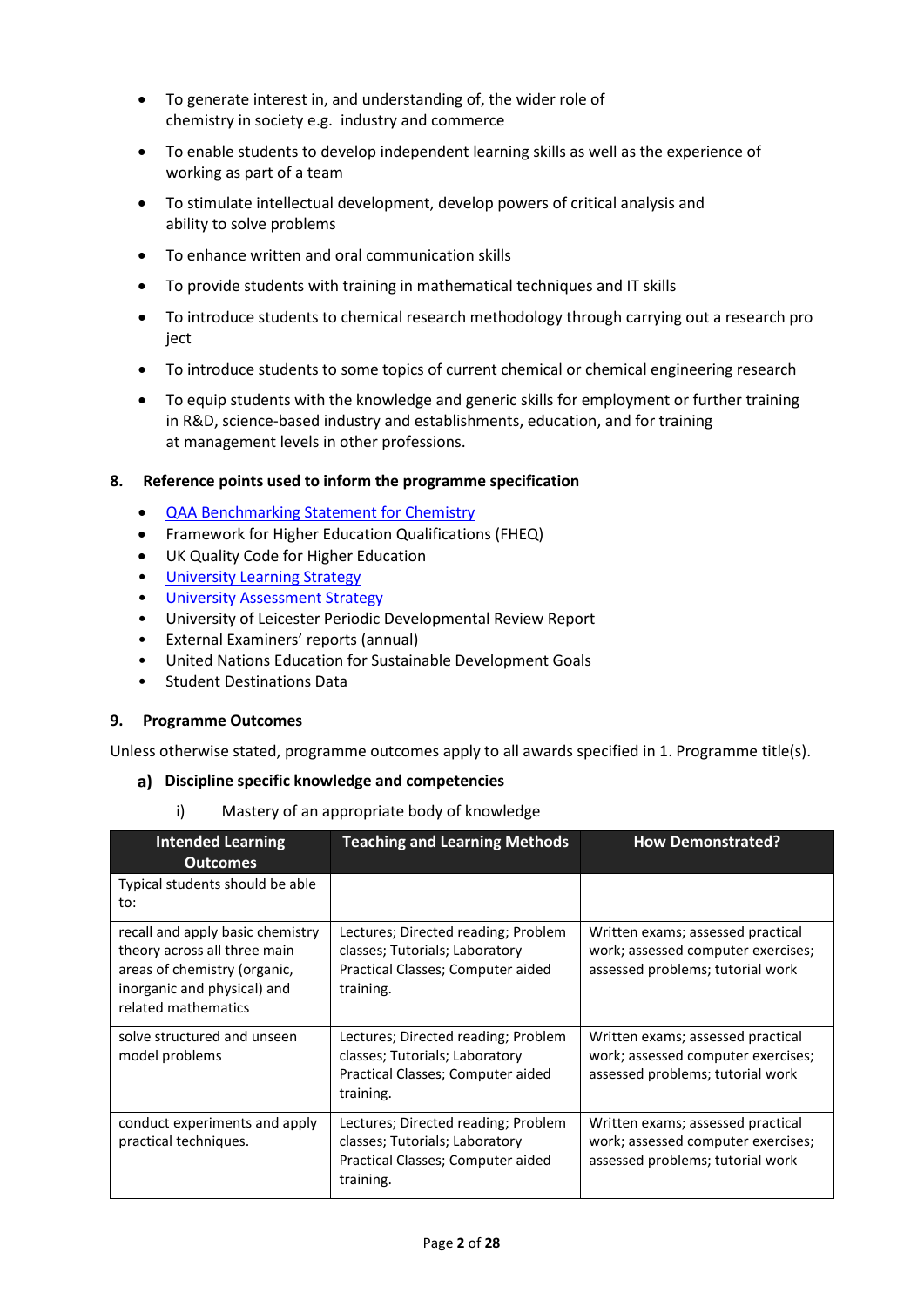| Intended Learning<br><b>Outcomes</b>                                                                                                                             | <b>Teaching and Learning Methods</b>                                                            | <b>How Demonstrated?</b>                                           |
|------------------------------------------------------------------------------------------------------------------------------------------------------------------|-------------------------------------------------------------------------------------------------|--------------------------------------------------------------------|
| demonstrate detailed<br>knowledge of selected topics in<br>five areas of chemistry<br>(analytical, chemical<br>engineering, organic, inorganic<br>and physical). | Lectures; Directed reading; Problem<br>classes; Computer aided training;<br>Project supervision | Written exams; assessed computer<br>exercises; project assessment. |

# ii) Understanding and application of key concepts and techniques

| <b>Intended Learning</b><br><b>Outcomes</b>                                                                                                 | <b>Teaching and Learning Methods</b>                                                                                                         | <b>How Demonstrated?</b>                                                                                                                                                                                     |
|---------------------------------------------------------------------------------------------------------------------------------------------|----------------------------------------------------------------------------------------------------------------------------------------------|--------------------------------------------------------------------------------------------------------------------------------------------------------------------------------------------------------------|
| Typical students should be able<br>to:                                                                                                      |                                                                                                                                              |                                                                                                                                                                                                              |
| apply chemical concepts in new<br>situations e.g. ability to predict<br>physical and chemical<br>properties by comparison with<br>analogues | Lectures; Directed Reading; Problem<br>Classes; Tutorials; Laboratory<br>Practical Classes; Computer aided<br>learning; Project supervision. | Written exams; assessed practical<br>work, including lab samples,<br>associated data, lab notebooks and<br>reports; assessed computer<br>exercises; assessed problems;<br>tutorial work; project assessment. |
| apply logic and chemical<br>knowledge to make deductions<br>based on (limited) evidence                                                     | Lectures; Directed Reading; Problem<br>Classes; Tutorials; Laboratory<br>Practical Classes; Computer aided<br>learning; Project supervision. | Written exams; assessed practical<br>work, including lab samples,<br>associated data, lab notebooks and<br>reports; assessed computer<br>exercises; assessed problems;<br>tutorial work; project assessment. |
| solve familiar and unfamiliar<br>chemistry related problems                                                                                 | Lectures; Directed Reading; Problem<br>Classes; Tutorials; Laboratory<br>Practical Classes; Computer aided<br>learning; Project supervision. | Written exams; assessed practical<br>work, including lab samples,<br>associated data, lab notebooks and<br>reports; assessed computer<br>exercises; assessed problems;<br>tutorial work; project assessment. |
| design, construct and undertake<br>experiments                                                                                              | Lectures; Directed Reading; Problem<br>Classes; Tutorials; Laboratory<br>Practical Classes; Computer aided<br>learning; Project supervision. | Written exams; assessed practical<br>work, including lab samples,<br>associated data, lab notebooks and<br>reports; assessed computer<br>exercises; assessed problems;<br>tutorial work; project assessment. |
| demonstrate professional use<br>of standard equipment and<br>knowledge of and application of<br>safety procedures.                          | Lectures; Directed Reading; Problem<br>Classes; Tutorials; Laboratory<br>Practical Classes; Computer aided<br>learning; Project supervision. | Written exams; assessed practical<br>work, including lab samples,<br>associated data, lab notebooks and<br>reports; assessed computer<br>exercises; assessed problems;<br>tutorial work; project assessment. |

iii) Critical analysis of key issues

| <b>Intended Learning</b><br><b>Outcomes</b> | <b>Teaching and Learning Methods</b> | <b>How Demonstrated?</b> |
|---------------------------------------------|--------------------------------------|--------------------------|
| Typical students should be able<br>to:      |                                      |                          |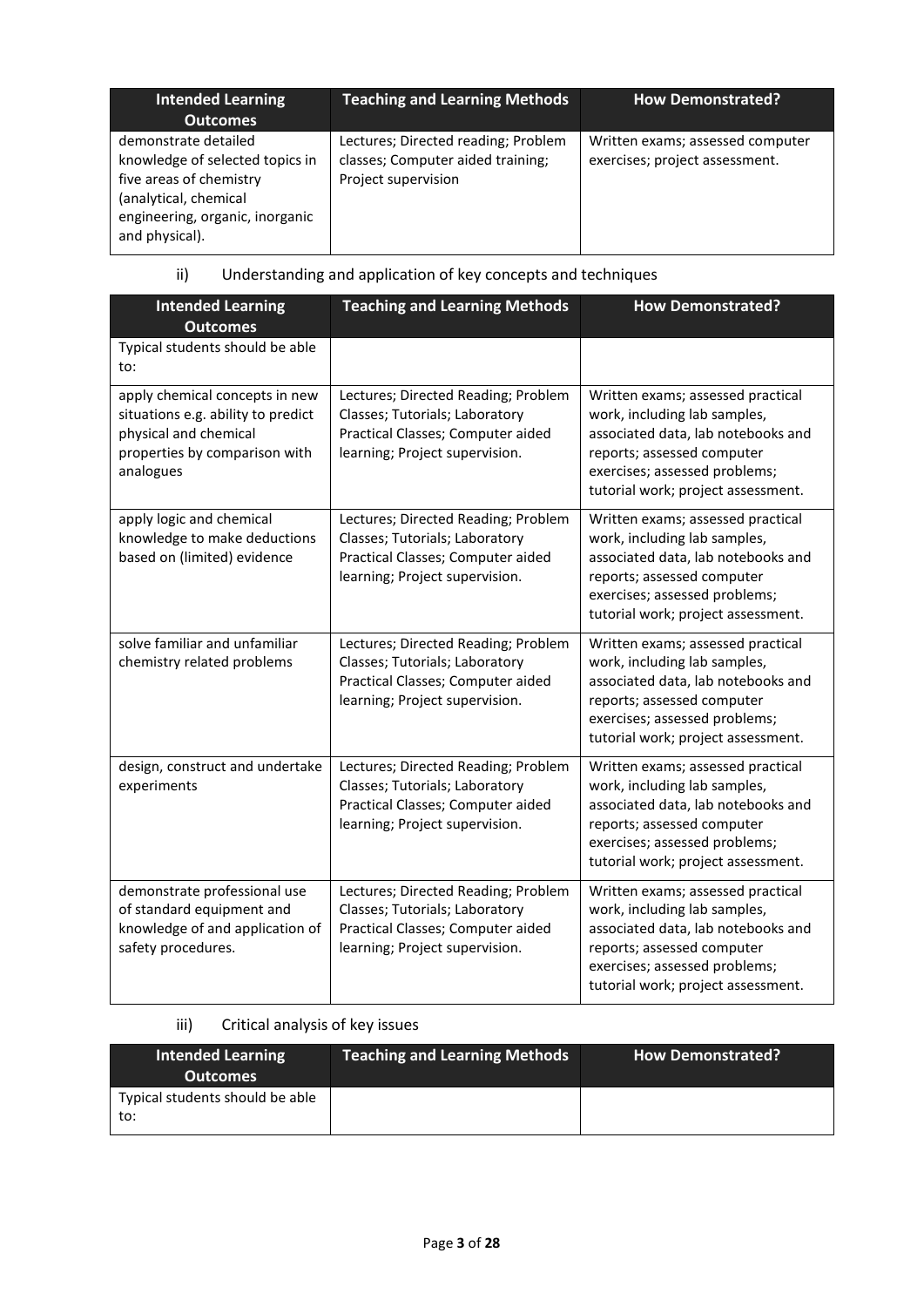| <b>Intended Learning</b><br><b>Outcomes</b>                                              | <b>Teaching and Learning Methods</b>                                                                                                                                                                                   | <b>How Demonstrated?</b>                                                                                                                                                                                     |
|------------------------------------------------------------------------------------------|------------------------------------------------------------------------------------------------------------------------------------------------------------------------------------------------------------------------|--------------------------------------------------------------------------------------------------------------------------------------------------------------------------------------------------------------|
| critically appraise physical and<br>chemical information, and<br>discuss its limitations | Progressively through the<br>programme, particularly in the 4th<br>year.<br>Lectures; Problem Classes; Tutorials;<br>Laboratory Practical Classes; Group<br>projects; Computer aided learning;<br>Project supervision. | Written exams; assessed practical<br>work, including lab samples,<br>associated data, lab notebooks and<br>reports; assessed computer<br>exercises; assessed problems;<br>tutorial work; project assessment. |
| summarise key findings of<br>scientific papers                                           | Progressively through the<br>programme, particularly in the 4th<br>year.<br>Lectures; Problem Classes; Tutorials;<br>Laboratory Practical Classes; Group<br>projects; Computer aided learning;<br>Project supervision. | Written exams; assessed practical<br>work, including lab samples,<br>associated data, lab notebooks and<br>reports; assessed computer<br>exercises; assessed problems;<br>tutorial work; project assessment. |
| draw quantitative conclusions<br>from sample data                                        | Progressively through the<br>programme, particularly in the 4th<br>year.<br>Lectures; Problem Classes; Tutorials;<br>Laboratory Practical Classes; Group<br>projects; Computer aided learning;<br>Project supervision. | Written exams; assessed practical<br>work, including lab samples,<br>associated data, lab notebooks and<br>reports; assessed computer<br>exercises; assessed problems;<br>tutorial work; project assessment. |
| critically assess and compare<br>scientific theories                                     | Progressively through the<br>programme, particularly in the 4th<br>year.<br>Lectures; Problem Classes; Tutorials;<br>Laboratory Practical Classes; Group<br>projects; Computer aided learning;<br>Project supervision. | Written exams; assessed practical<br>work, including lab samples,<br>associated data, lab notebooks and<br>reports; assessed computer<br>exercises; assessed problems;<br>tutorial work; project assessment. |

## iv) Clear and concise presentation of material

| <b>Intended Learning</b><br><b>Outcomes</b>                                                                              | <b>Teaching and Learning Methods</b>                                                                        | <b>How Demonstrated?</b>                                                                                                                                                                      |
|--------------------------------------------------------------------------------------------------------------------------|-------------------------------------------------------------------------------------------------------------|-----------------------------------------------------------------------------------------------------------------------------------------------------------------------------------------------|
| Typical students should be able<br>to:                                                                                   |                                                                                                             |                                                                                                                                                                                               |
| present scientific ideas, data<br>and results in a variety of<br>(appropriate) forms, e.g.<br>reports, seminars, posters | <b>Tutorials, Laboratory Practical</b><br>Classes; Group projects; Problem<br>classes; Project supervision. | Assessed practical work, including<br>lab samples, associated data, lab<br>notebooks and reports; assessed<br>computer exercises; assessed<br>problems; tutorial work; project<br>assessment. |
| use chemical software, e.g.<br>drawing, molecular modelling                                                              | Tutorials, Laboratory Practical<br>Classes; Group projects; Problem<br>classes; Project supervision.        | Assessed practical work, including<br>lab samples, associated data, lab<br>notebooks and reports; assessed<br>computer exercises; assessed<br>problems; tutorial work; project<br>assessment. |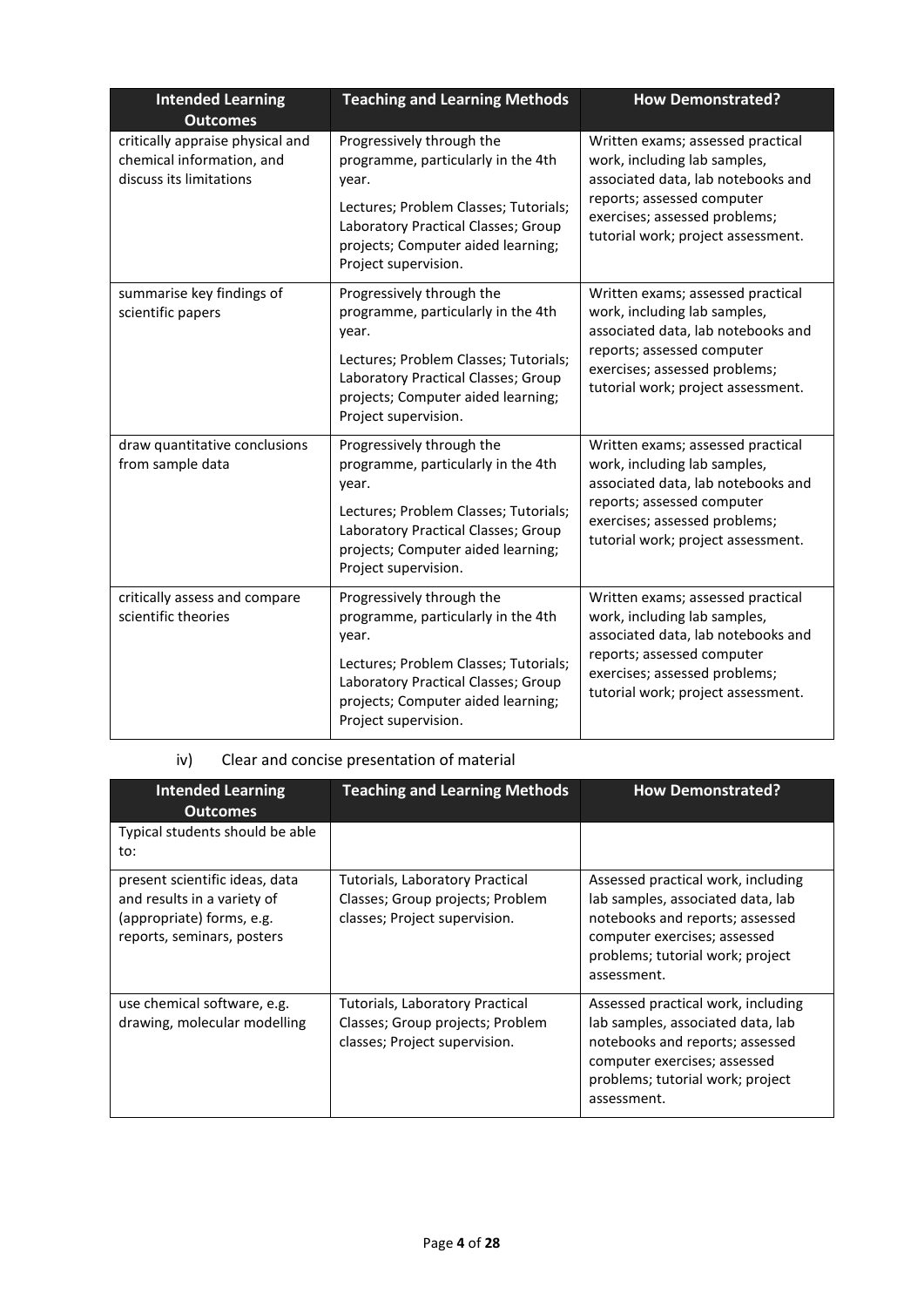| <b>Intended Learning</b><br><b>Outcomes</b>         | <b>Teaching and Learning Methods</b>                                                                 | <b>How Demonstrated?</b>                                                                                                                                                                      |
|-----------------------------------------------------|------------------------------------------------------------------------------------------------------|-----------------------------------------------------------------------------------------------------------------------------------------------------------------------------------------------|
| participate in scientific<br>discussion and debate. | Tutorials, Laboratory Practical<br>Classes; Group projects; Problem<br>classes; Project supervision. | Assessed practical work, including<br>lab samples, associated data, lab<br>notebooks and reports; assessed<br>computer exercises; assessed<br>problems; tutorial work; project<br>assessment. |

## v) Critical appraisal of evidence with appropriate insight

| <b>Intended Learning</b><br><b>Outcomes</b>       | <b>Teaching and Learning Methods</b>                                                                        | <b>How Demonstrated?</b>                                                                                                                                                                      |
|---------------------------------------------------|-------------------------------------------------------------------------------------------------------------|-----------------------------------------------------------------------------------------------------------------------------------------------------------------------------------------------|
| Typical students should be able<br>to:            |                                                                                                             |                                                                                                                                                                                               |
| discuss and implement<br>experimental methodology | Tutorials, Laboratory Practical<br>Classes; Group projects; Problem<br>classes; Project supervision.        | Assessed practical work, including<br>lab samples, associated data, lab<br>notebooks and reports; assessed<br>computer exercises; assessed<br>problems; tutorial work; project<br>assessment. |
| collect and critically analyse<br>data            | <b>Tutorials, Laboratory Practical</b><br>Classes; Group projects; Problem<br>classes; Project supervision. | Assessed practical work, including<br>lab samples, associated data, lab<br>notebooks and reports; assessed<br>computer exercises; assessed<br>problems; tutorial work; project<br>assessment. |
| draw valid inferences from data                   | <b>Tutorials, Laboratory Practical</b><br>Classes; Group projects; Problem<br>classes; Project supervision. | Assessed practical work, including<br>lab samples, associated data, lab<br>notebooks and reports; assessed<br>computer exercises; assessed<br>problems; tutorial work; project<br>assessment. |
| interrogate and discuss<br>scientific literature. | Tutorials, Laboratory Practical<br>Classes; Group projects; Problem<br>classes; Project supervision.        | Assessed practical work, including<br>lab samples, associated data, lab<br>notebooks and reports; assessed<br>computer exercises; assessed<br>problems; tutorial work; project<br>assessment. |

# vi) Other discipline specific competencies

| <b>Intended Learning</b><br><b>Outcomes</b> | <b>Teaching and Learning Methods</b>                         | <b>How Demonstrated?</b>           |
|---------------------------------------------|--------------------------------------------------------------|------------------------------------|
| Typical students should be able<br>to:      |                                                              |                                    |
| respond to questioning                      | Tutorials; Group project supervision;<br>Project supervision | Tutorial work; project assessment. |
| give a short seminar.                       | Tutorials; Group project supervision;<br>Project supervision | Tutorial work; project assessment. |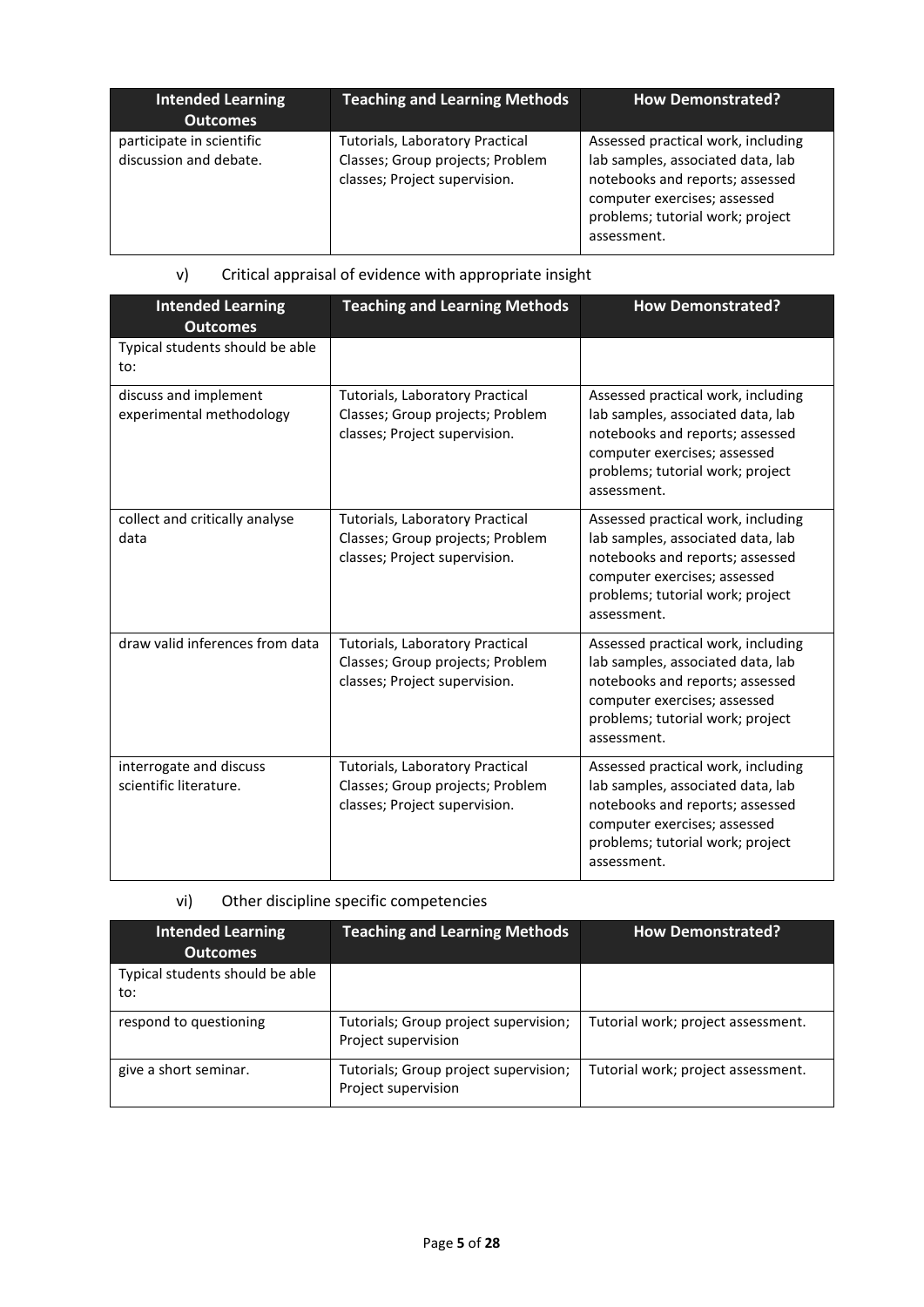# **b)** Transferable skills

### i) Oral communication

| <b>Intended Learning</b><br><b>Outcomes</b>                  | <b>Teaching and Learning Methods</b>                                        | <b>How Demonstrated?</b>                                      |
|--------------------------------------------------------------|-----------------------------------------------------------------------------|---------------------------------------------------------------|
| In English, typical students<br>should be able to:           |                                                                             |                                                               |
| give reasoned arguments in<br>response to chemical questions | Tutorials; Group work; Group<br>project supervision; Project<br>supervision | Tutorial work; Oral project<br>presentations and examinations |
| give a short seminar on a<br>chemical topic                  | Tutorials; Group work; Group<br>project supervision; Project<br>supervision | Tutorial work; Oral project<br>presentations and examinations |

## ii) Written communication

| <b>Intended Learning</b><br><b>Outcomes</b>                                                                    | <b>Teaching and Learning Methods</b>                                                              | <b>How Demonstrated?</b>                                                                                                                                                                                       |
|----------------------------------------------------------------------------------------------------------------|---------------------------------------------------------------------------------------------------|----------------------------------------------------------------------------------------------------------------------------------------------------------------------------------------------------------------|
| In English, typical students<br>should be able to:                                                             |                                                                                                   |                                                                                                                                                                                                                |
| write abstracts, tutorial and<br>problem class work, lab<br>notebooks, lab reports and<br>project dissertation | Lectures; Tutorials; Practical classes;<br>Group work; Writing workshops;<br>Project supervision. | Assessed practical work, including<br>lab samples, associated data, lab<br>notebooks and reports; assessed<br>computer exercises; assessed<br>problems; assessed essays; tutorial<br>work; project assessment. |
| communicate scientifically.                                                                                    | Lectures; Tutorials; Practical classes;<br>Group work; Writing workshops;<br>Project supervision. | Assessed practical work, including<br>lab samples, associated data, lab<br>notebooks and reports; assessed<br>computer exercises; assessed<br>problems; assessed essays; tutorial<br>work; project assessment. |

## iii) Information technology

| <b>Intended Learning</b><br><b>Outcomes</b>                                  | <b>Teaching and Learning Methods</b>                                   | <b>How Demonstrated?</b>                                                        |
|------------------------------------------------------------------------------|------------------------------------------------------------------------|---------------------------------------------------------------------------------|
| Typical students should be able<br>to:                                       |                                                                        |                                                                                 |
| use mathematical packages for<br>data analysis                               | Problem classes; Practical classes;<br>Group work; Project supervision | Assessed practical work; assessed<br>computer exercises; project<br>assessment. |
| use spreadsheets, presentation<br>and word processing facilities             | Problem classes; Practical classes;<br>Group work; Project supervision | Assessed practical work; assessed<br>computer exercises; project<br>assessment. |
| use scientific software<br>packages, e.g. drawing or<br>molecular modelling. | Problem classes; Practical classes;<br>Group work; Project supervision | Assessed practical work; assessed<br>computer exercises; project<br>assessment. |

# iv) Numeracy

| <b>Intended Learning</b><br><b>Outcomes</b> | <b>Teaching and Learning Methods</b> | <b>How Demonstrated?</b> |
|---------------------------------------------|--------------------------------------|--------------------------|
| Typical students should be able<br>to:      |                                      |                          |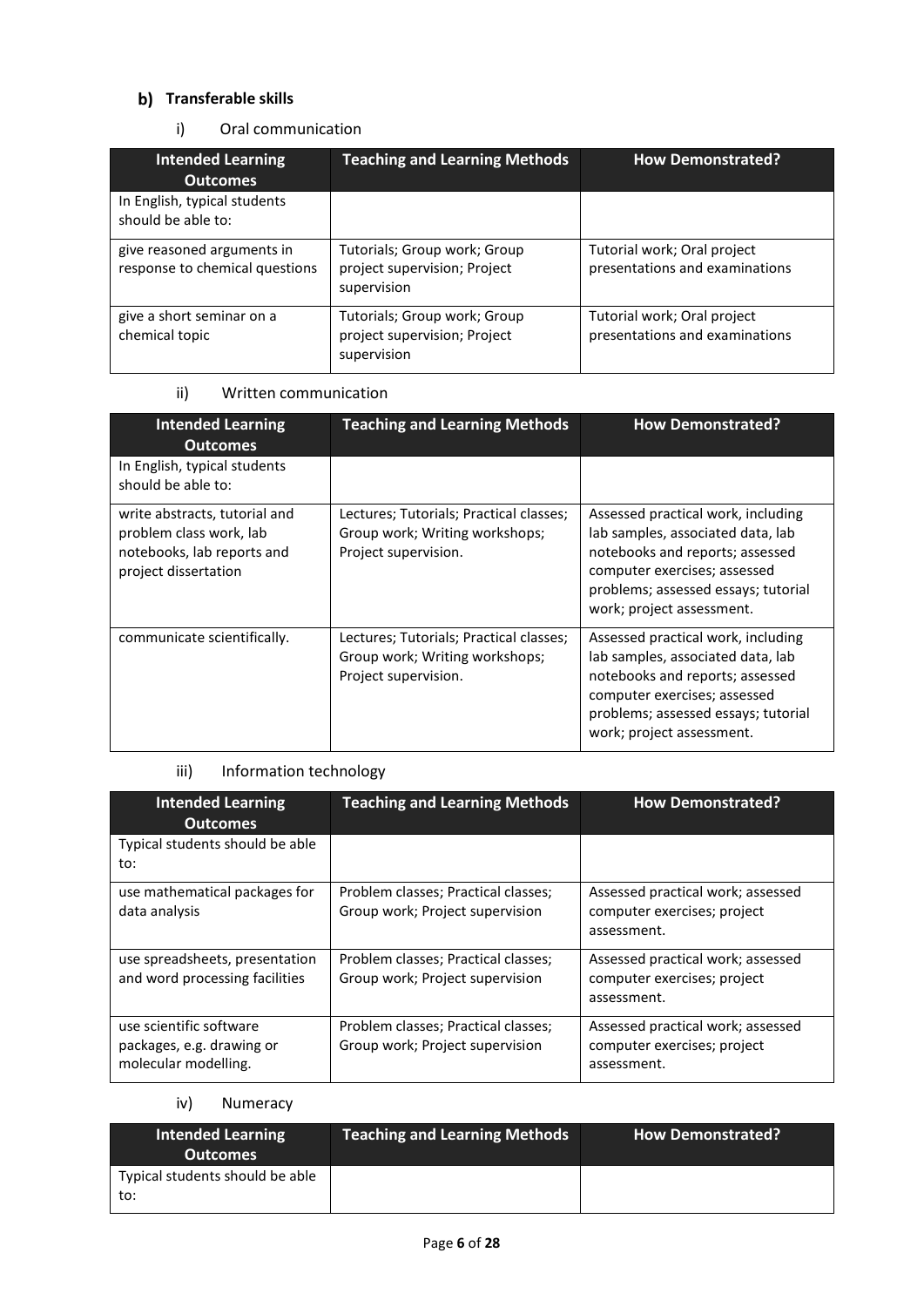| <b>Intended Learning</b><br><b>Outcomes</b>                  | <b>Teaching and Learning Methods</b> | <b>How Demonstrated?</b>                                                                                                                                                                                     |
|--------------------------------------------------------------|--------------------------------------|--------------------------------------------------------------------------------------------------------------------------------------------------------------------------------------------------------------|
| use analytical and graphical<br>methods                      | Progressively throughout course.     | Written exams; assessed practical<br>work, including lab samples,<br>associated data, lab notebooks and<br>reports; assessed computer<br>exercises; assessed problems;<br>tutorial work; project assessment. |
| use calculus in Chemistry and<br><b>Chemical Engineering</b> | Progressively throughout course.     | Written exams; assessed practical<br>work, including lab samples,<br>associated data, lab notebooks and<br>reports; assessed computer<br>exercises; assessed problems;<br>tutorial work; project assessment. |
| analyse data                                                 | Progressively throughout course.     | Written exams; assessed practical<br>work, including lab samples,<br>associated data, lab notebooks and<br>reports; assessed computer<br>exercises; assessed problems;<br>tutorial work; project assessment. |
| solve numerical problems.                                    | Progressively throughout course.     |                                                                                                                                                                                                              |

## v) Team working

| <b>Intended Learning</b><br><b>Outcomes</b> | <b>Teaching and Learning Methods</b>                          | <b>How Demonstrated?</b>                                     |
|---------------------------------------------|---------------------------------------------------------------|--------------------------------------------------------------|
| Typical students should be able             | Group problem solving; Group                                  | Group assessments (oral and                                  |
| to:                                         | projects; Project supervision                                 | written); project assessment.                                |
| discuss concepts and formulate              | Group problem solving; Group                                  | Group assessments (oral and                                  |
| plans working with peers                    | projects; Project supervision                                 | written); project assessment.                                |
| organize time and tasks                     | Group problem solving; Group<br>projects; Project supervision | Group assessments (oral and<br>written); project assessment. |
| produce joint                               | Group problem solving; Group                                  | Group assessments (oral and                                  |
| reports/presentations                       | projects; Project supervision                                 | written); project assessment.                                |
| recognize individual strengths.             | Group problem solving; Group<br>projects; Project supervision | Group assessments (oral and<br>written); project assessment. |

## vi) Problem solving

| <b>Intended Learning</b><br><b>Outcomes</b>           | <b>Teaching and Learning Methods</b>                                                                                       | <b>How Demonstrated?</b>                                                                                                            |
|-------------------------------------------------------|----------------------------------------------------------------------------------------------------------------------------|-------------------------------------------------------------------------------------------------------------------------------------|
| Typical students should be able<br>to:                |                                                                                                                            |                                                                                                                                     |
| apply knowledge                                       | Lectures; Problem Classes; Tutorials;<br>Laboratory Practical Classes;<br>Computer aided learning; Project<br>supervision. | Written exams; assessed practical<br>work; assessed computer exercises;<br>assessed problems; tutorial work;<br>project assessment. |
| analyse and solve familiar and<br>unfamiliar problems | Lectures: Problem Classes: Tutorials:<br>Laboratory Practical Classes;<br>Computer aided learning; Project<br>supervision. | Written exams; assessed practical<br>work; assessed computer exercises;<br>assessed problems; tutorial work;<br>project assessment. |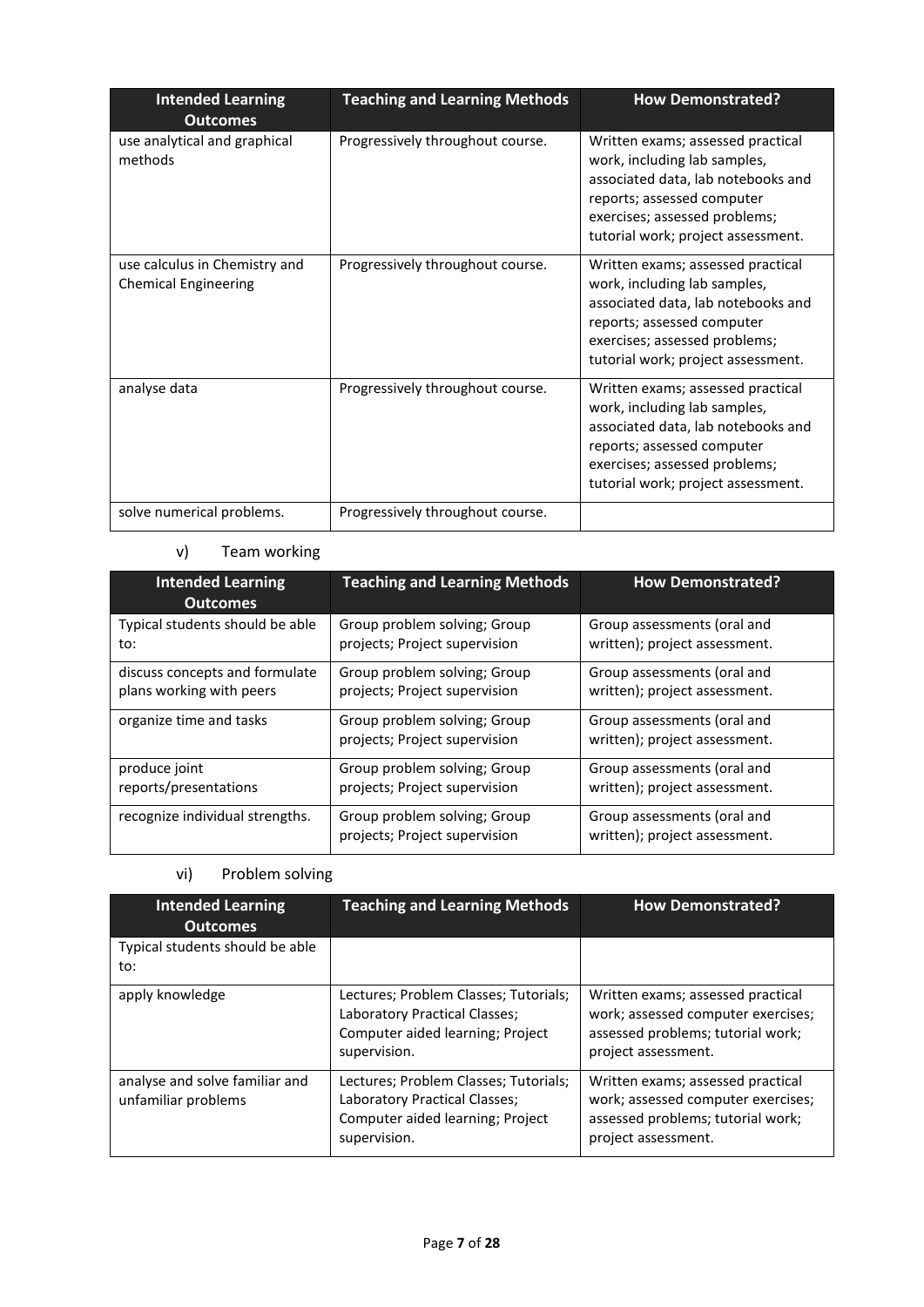| <b>Intended Learning</b><br><b>Outcomes</b>         | <b>Teaching and Learning Methods</b>                                                                                       | <b>How Demonstrated?</b>                                                                                                            |
|-----------------------------------------------------|----------------------------------------------------------------------------------------------------------------------------|-------------------------------------------------------------------------------------------------------------------------------------|
| plan and implement laboratory<br>work and projects. | Lectures; Problem Classes; Tutorials;<br>Laboratory Practical Classes;<br>Computer aided learning; Project<br>supervision. | Written exams; assessed practical<br>work; assessed computer exercises;<br>assessed problems; tutorial work;<br>project assessment. |

# vii) Information handling

| <b>Intended Learning</b><br><b>Outcomes</b>                                                                                                              | <b>Teaching and Learning Methods</b>                                                                                       | <b>How Demonstrated?</b>                                                                                                            |
|----------------------------------------------------------------------------------------------------------------------------------------------------------|----------------------------------------------------------------------------------------------------------------------------|-------------------------------------------------------------------------------------------------------------------------------------|
| Typical students should be able<br>to:                                                                                                                   |                                                                                                                            |                                                                                                                                     |
| describe and discuss the<br>scientific method                                                                                                            | Lectures; Problem Classes; Tutorials;<br>Laboratory Practical Classes;<br>Computer aided learning; Project<br>supervision. | Written exams; assessed practical<br>work; assessed computer exercises;<br>assessed problems; tutorial work;<br>project assessment. |
| gather, retrieve, manipulate<br>and analyse chemical data and<br>information from a variety of<br>sources including scientific<br>journals and databases | Lectures; Problem Classes; Tutorials;<br>Laboratory Practical Classes;<br>Computer aided learning; Project<br>supervision. | Written exams; assessed practical<br>work; assessed computer exercises;<br>assessed problems; tutorial work;<br>project assessment. |
| present data in appropriate<br>forms.                                                                                                                    | Lectures; Problem Classes; Tutorials;<br>Laboratory Practical Classes;<br>Computer aided learning; Project<br>supervision. | Written exams; assessed practical<br>work; assessed computer exercises;<br>assessed problems; tutorial work;<br>project assessment. |

# viii) Skills for lifelong learning

| <b>Intended Learning</b><br><b>Outcomes</b>                                       | <b>Teaching and Learning Methods</b>                                                                                                       | <b>How Demonstrated?</b>                                           |
|-----------------------------------------------------------------------------------|--------------------------------------------------------------------------------------------------------------------------------------------|--------------------------------------------------------------------|
| Typical students should be able<br>to:                                            |                                                                                                                                            |                                                                    |
| demonstrate understanding of<br>the professional responsibilities<br>of a chemist | Progressively through the<br>programme, particularly in the 4th<br>year.                                                                   | Meeting deadlines; All assessment<br>elements; Project assessment. |
|                                                                                   | Lectures; Problem Classes; Tutorials;<br>Laboratory Practical Classes; Group<br>projects; Computer aided learning;<br>Project supervision. |                                                                    |
| develop their study and time<br>management skills                                 | Progressively through the<br>programme, particularly in the 4th<br>year.                                                                   | Meeting deadlines; All assessment<br>elements; Project assessment. |
|                                                                                   | Lectures; Problem Classes; Tutorials;<br>Laboratory Practical Classes; Group<br>projects; Computer aided learning;<br>Project supervision. |                                                                    |
| learn independently                                                               | Progressively through the<br>programme, particularly in the 4th<br>year.                                                                   | Meeting deadlines; All assessment<br>elements; Project assessment. |
|                                                                                   | Lectures; Problem Classes; Tutorials;<br>Laboratory Practical Classes; Group<br>projects; Computer aided learning;<br>Project supervision. |                                                                    |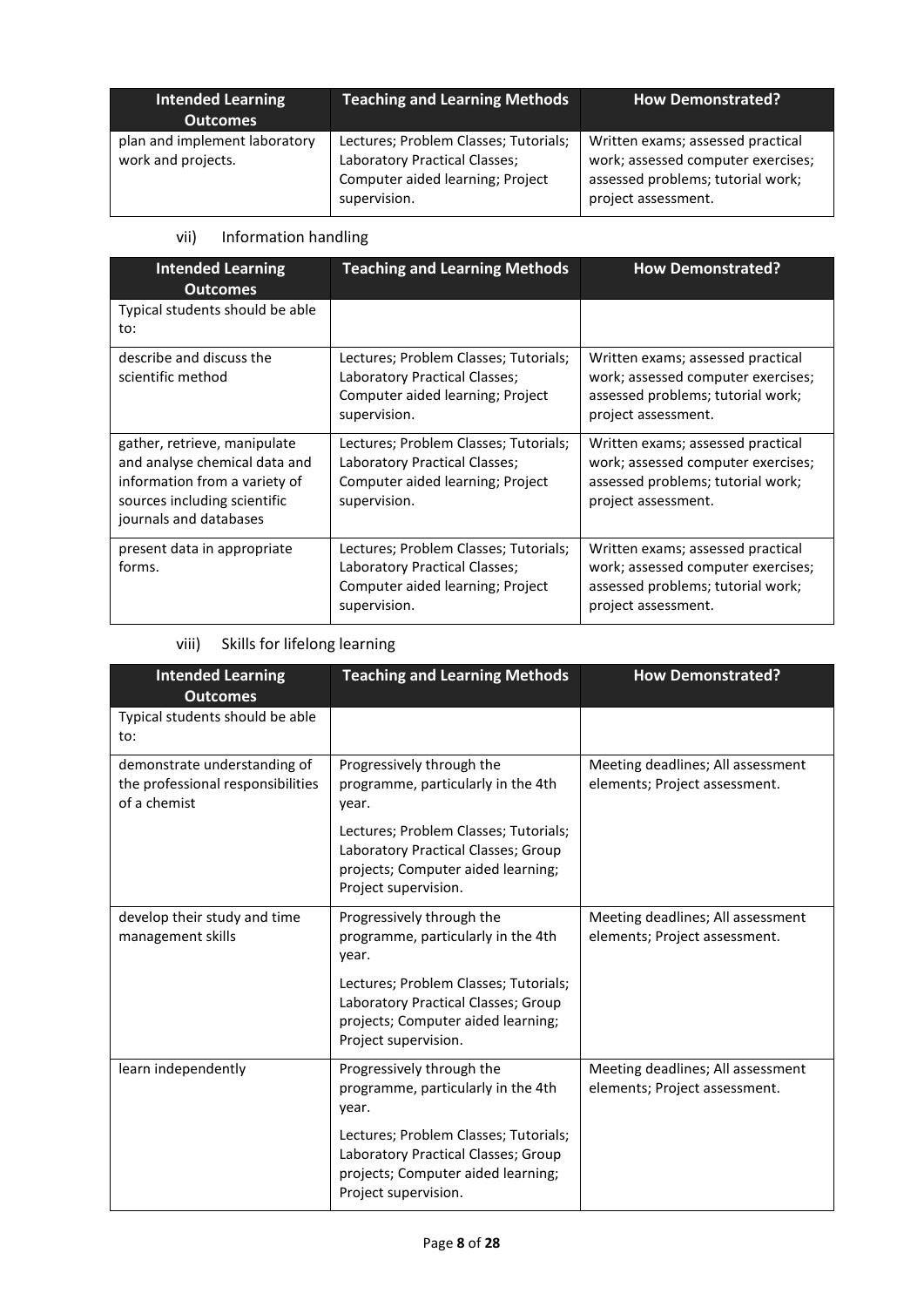| <b>Intended Learning</b>                               | <b>Teaching and Learning Methods</b>                                                                                                       | <b>How Demonstrated?</b>                                           |
|--------------------------------------------------------|--------------------------------------------------------------------------------------------------------------------------------------------|--------------------------------------------------------------------|
| <b>Outcomes</b>                                        |                                                                                                                                            |                                                                    |
| access and search scholarly<br>articles and databases  | Progressively through the<br>programme, particularly in the 4th<br>year.                                                                   | Meeting deadlines; All assessment<br>elements; Project assessment. |
|                                                        | Lectures; Problem Classes; Tutorials;<br>Laboratory Practical Classes; Group<br>projects; Computer aided learning;<br>Project supervision. |                                                                    |
| retrieve information                                   | Progressively through the<br>programme, particularly in the 4th<br>year.                                                                   | Meeting deadlines; All assessment<br>elements; Project assessment. |
|                                                        | Lectures; Problem Classes; Tutorials;<br>Laboratory Practical Classes; Group<br>projects; Computer aided learning;<br>Project supervision. |                                                                    |
| analyse data                                           | Progressively through the<br>programme, particularly in the 4th<br>year.                                                                   | Meeting deadlines; All assessment<br>elements; Project assessment. |
|                                                        | Lectures; Problem Classes; Tutorials;<br>Laboratory Practical Classes; Group<br>projects; Computer aided learning;<br>Project supervision. |                                                                    |
| work in groups                                         | Progressively through the<br>programme, particularly in the 4th<br>year.                                                                   | Meeting deadlines; All assessment<br>elements; Project assessment. |
|                                                        | Lectures; Problem Classes; Tutorials;<br>Laboratory Practical Classes; Group<br>projects; Computer aided learning;<br>Project supervision. |                                                                    |
| plan and implement group and<br>individual activities. | Progressively through the<br>programme, particularly in the 4th<br>year.                                                                   | Meeting deadlines; All assessment<br>elements; Project assessment. |
|                                                        | Lectures; Problem Classes; Tutorials;<br>Laboratory Practical Classes; Group<br>projects; Computer aided learning;<br>Project supervision. |                                                                    |

### **10. Progression points**

This programme follows the standard Scheme of Progression set out in **Senate Regulations** – see the version of Senate Regulation 5 governing undergraduate programmes relevant to the year of entry.

The following additional progression requirements for this programme have been approved:

• There are two progression points in each academic year: end of Semester 1 and end of Semester 2 of the DUT-DLI teaching calendar. A progression decision is made by the DLI Board of Examiners on the basis of the Semester 1 exam/resit results in March and Semester 2 exam/resit results in July each year. Where it is known following Semester 1 that a student has not met the requirements to progress to the next year, they may be required to suspend their studies at that stage.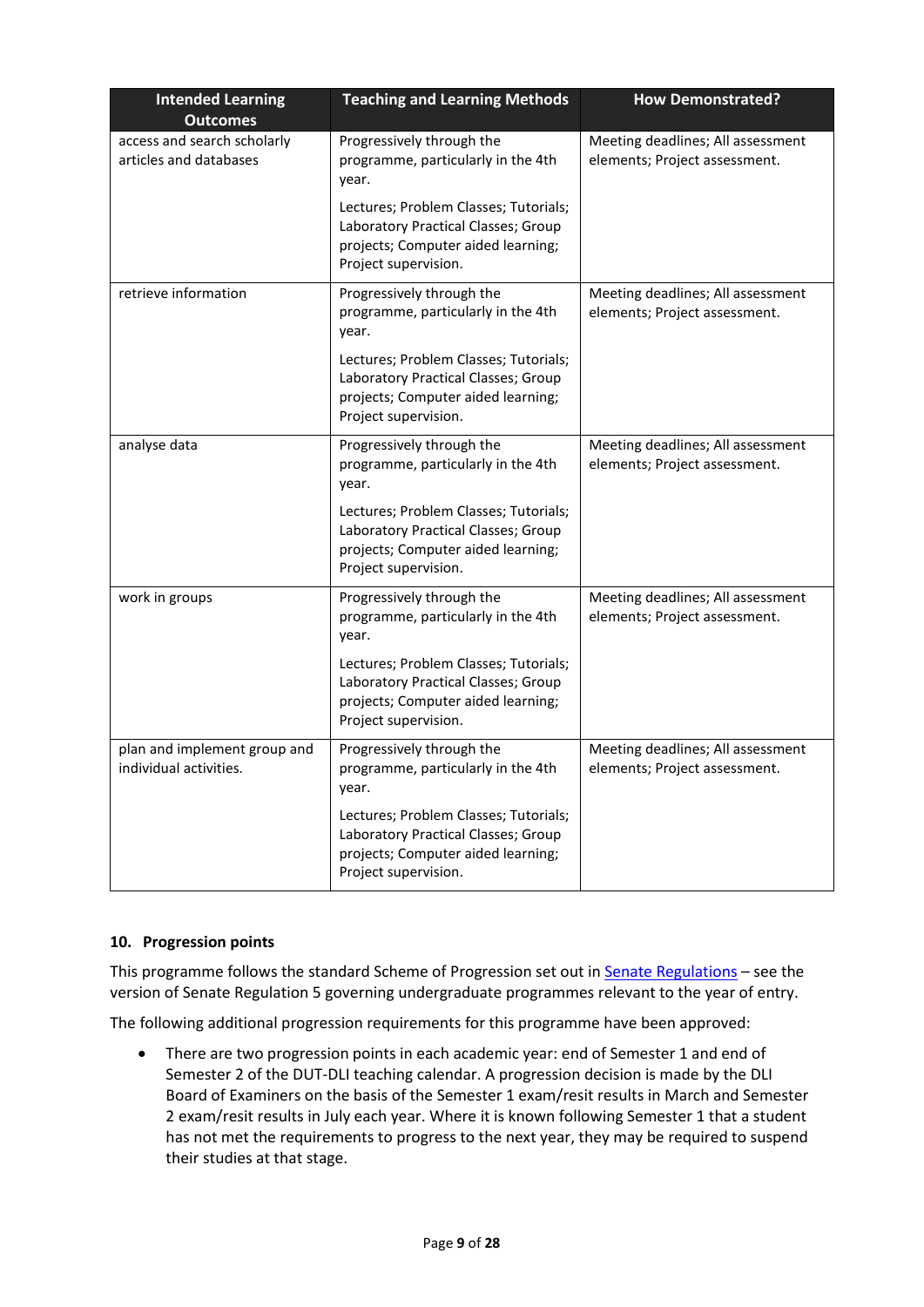- Students must pass the English language modules in year 1, which cannot be carried into year 2.
- Students must pass each of the chemistry laboratory practical modules in Years 2 and 3, for which there are no opportunities for reassessment, and which cannot be carried into the subsequent year. These modules have an additional attendance requirement wherein students may not be absent for more than 10% of the schedule laboratory classes (including submission of post-lab work)Additional "catch-up" sessions will be provided for students for whom non-attendance has been mitigated.

In cases where a student has failed to meet a requirement to progress he or she will be required to withdraw from the course.

Transfer between different degrees: Students not satisfying the UoL progression requirements may be allowed to transfer onto DUT programmes. Students satisfying the UoL progression requirements may be allowed to transfer to the University of Leicester campus-based BSc Chemistry degree programme, subject to capacity and physical resource limitations on the UoL campus.

### **Course transfers**

n/a

## **11. Criteria for award and classification**

This programme follows the standard scheme of undergraduate award and classification set out in [Senate Regulations](http://www.le.ac.uk/senate-regulations) – see the version of *Senate Regulation 5 governing undergraduate programmes* relevant to the year of entry.

### **12. Special features**

Programme delivered entirely in English with UK-style facilities provided on Panjin campus, Small group tutorials via simultaneous on-line classroom approaches, group problem solving, researchbased projects, problem based learning.

### **13. Indications of programme quality**

All current BSc degrees were accredited by the Royal Society of Chemistry (RSC) in Jan 2016. It is our intention to seek accreditation from the RSC for this BSc Chemistry programme during the next accreditation review.

### **14. External Examiner(s) reports**

The details of the External Examiner(s) for this programme and the most recent External Examiners' reports for this programme can be found at [exampapers@Leicester](https://exampapers.le.ac.uk/) [log-in required]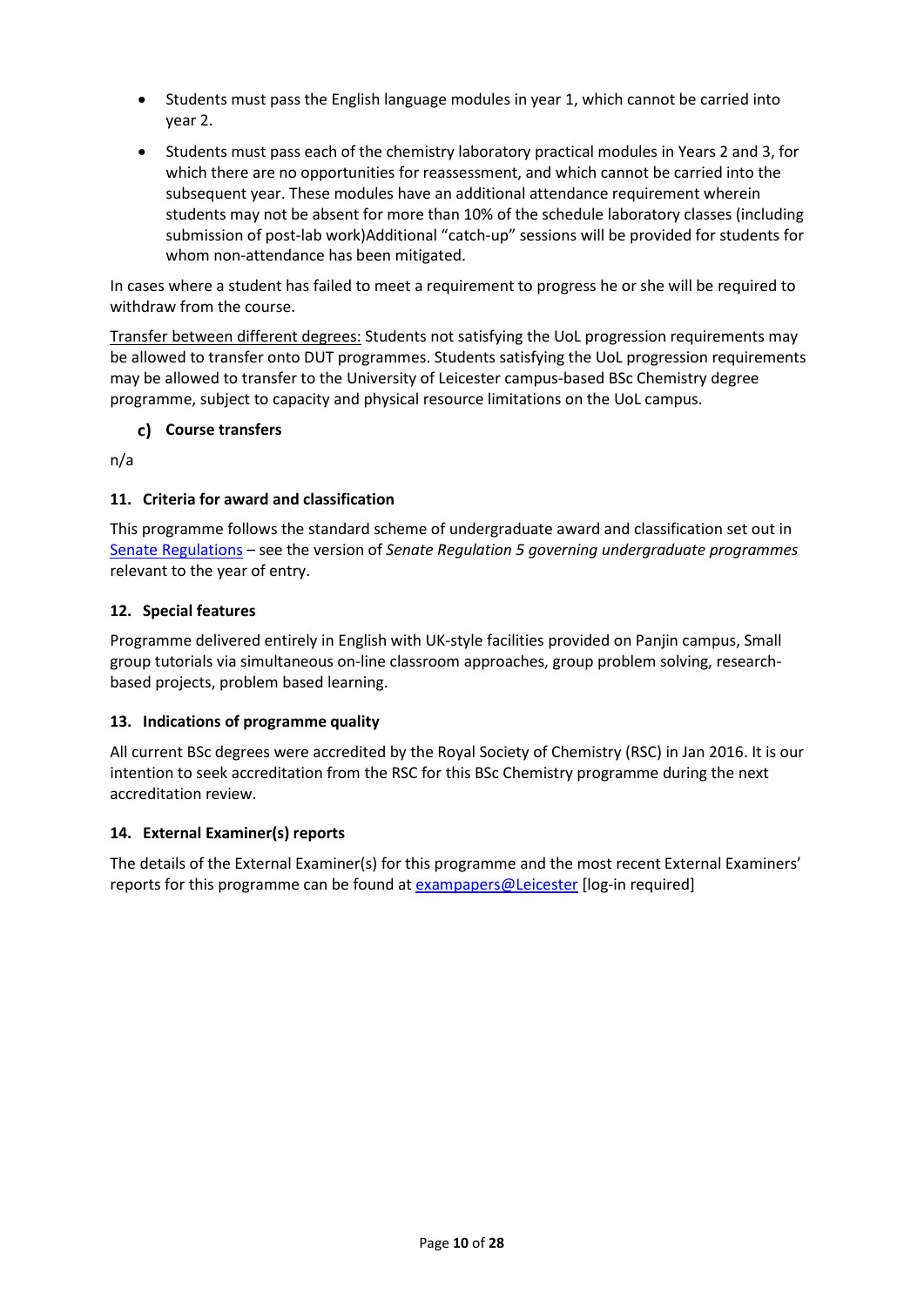

# **Programme Specification (Undergraduate) FOR ENTRY YEAR: 2022/23**

**Date created:** Click or tap here to enter text. **Last amended:** 03/03/2022 **Version no.** 1

## **Appendix 1: Programme structure (programme regulations)**

The University regularly reviews its programmes and modules to ensure that they reflect the current status of the discipline and offer the best learning experience to students. On occasion, it may be necessary to alter particular aspects of a course or module.

### **Updates to the programme**

| Academic year<br>affected | <b>Module Code(s)</b>     | Update                                                                               |
|---------------------------|---------------------------|--------------------------------------------------------------------------------------|
| 2022/23                   | EL0002, EL0003,<br>EL0004 | Three 15 credit modules introduced in place of 45 credit<br>English language module. |
|                           |                           |                                                                                      |
|                           |                           |                                                                                      |
|                           |                           |                                                                                      |

BSc Chemistry (4+0)

### **Level 3/Year 0 2022/23 (Students are at Panjin Campus)**

Credit breakdown

| <b>Status</b> | <b>Year long</b> | Semester 1 | Semester 2 |
|---------------|------------------|------------|------------|
| Core          | n/a              | 60 credits | 60 credits |
| Optional      | n/a              | n/a        | n/a        |

120 credits in total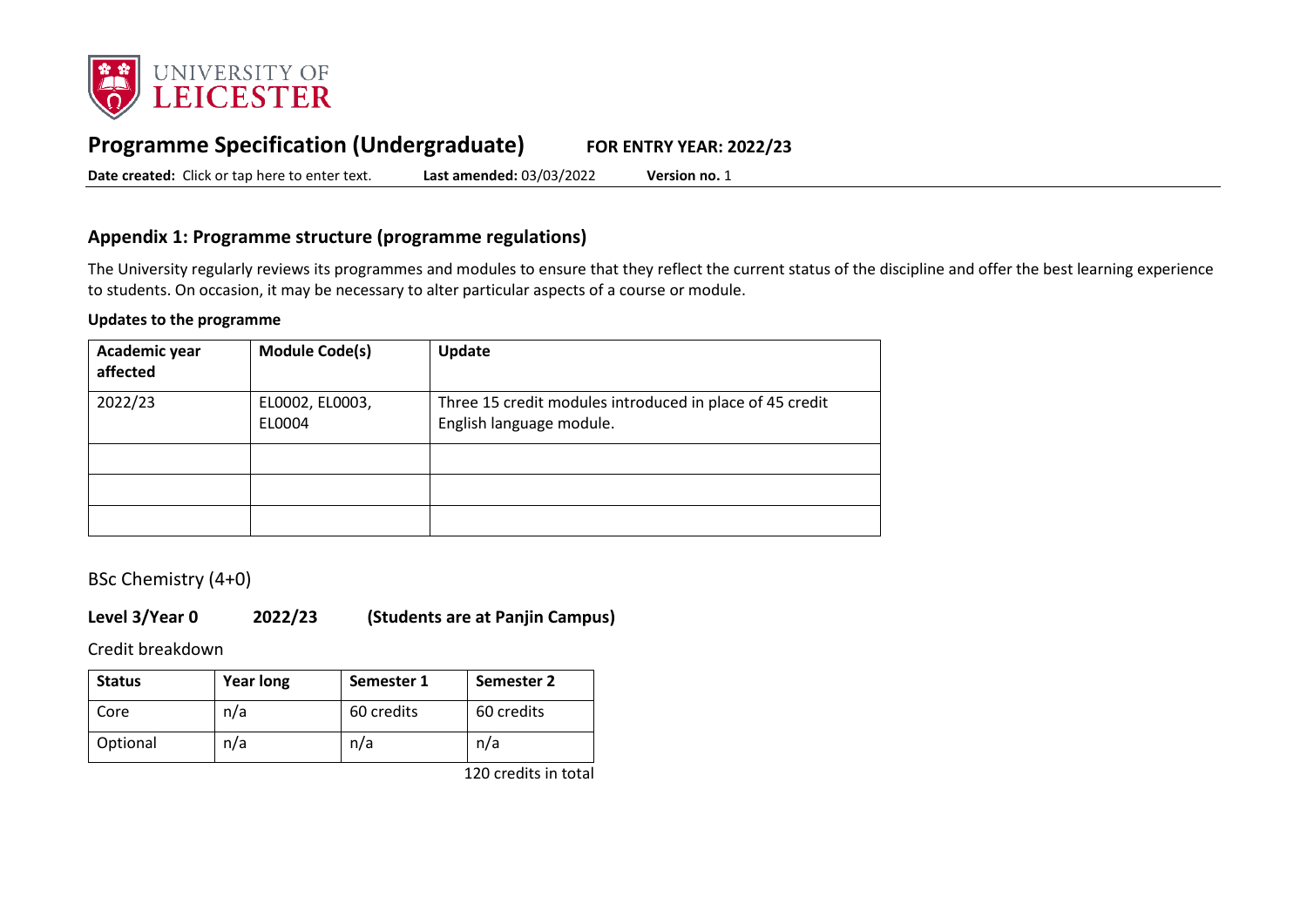## Core modules

| <b>Delivery period</b> | Code   | <b>Title</b>                                             | <b>Credits</b> |
|------------------------|--------|----------------------------------------------------------|----------------|
| Sem 1                  | EL0002 | University English 1: Speaking and Listening             | 15 credits     |
| Sem 1                  | EL0003 | University English 2: Reading and Writing                | 15 credits     |
| Sem 1                  | EL0004 | University English 3: Project                            | 15 credits     |
| Sem 1                  | CH0280 | <b>Advanced Mathematics I</b>                            | 15 credits     |
| Sem 1                  |        | Military Theory and Training                             | n/a            |
| Sem 1                  |        | Moral Cultivation and Basic Law                          | n/a            |
| Sem 1                  |        | Physical Education I                                     | n/a            |
| Sem <sub>2</sub>       | EL0005 | <b>English for Specific Academic Purposes</b>            | 15 credits     |
| Sem <sub>2</sub>       | CH0061 | Introduction to Chemistry                                | 15 credits     |
| Sem <sub>2</sub>       | CH0281 | <b>Advanced Mathematics II</b>                           | 15 credits     |
| Sem <sub>2</sub>       |        | Chinese Modern Contemporary History and Situation Policy | n/a            |
| Sem 2                  |        | <b>Physical Education II</b>                             | n/a            |
| Sem 3                  |        | College Student Mental Health and Health Education       | n/a            |

# **Level 4/Year 1 2023/24 (Students are at Panjin Campus)**

Credit breakdown

| <b>Status</b> | <b>Year long</b> | Semester 1 | Semester 2 |
|---------------|------------------|------------|------------|
| Core          | 15 credits       | 60 credits | 45 credits |
| Optional      | n/a              | n/a        | n/a        |

120 credits in total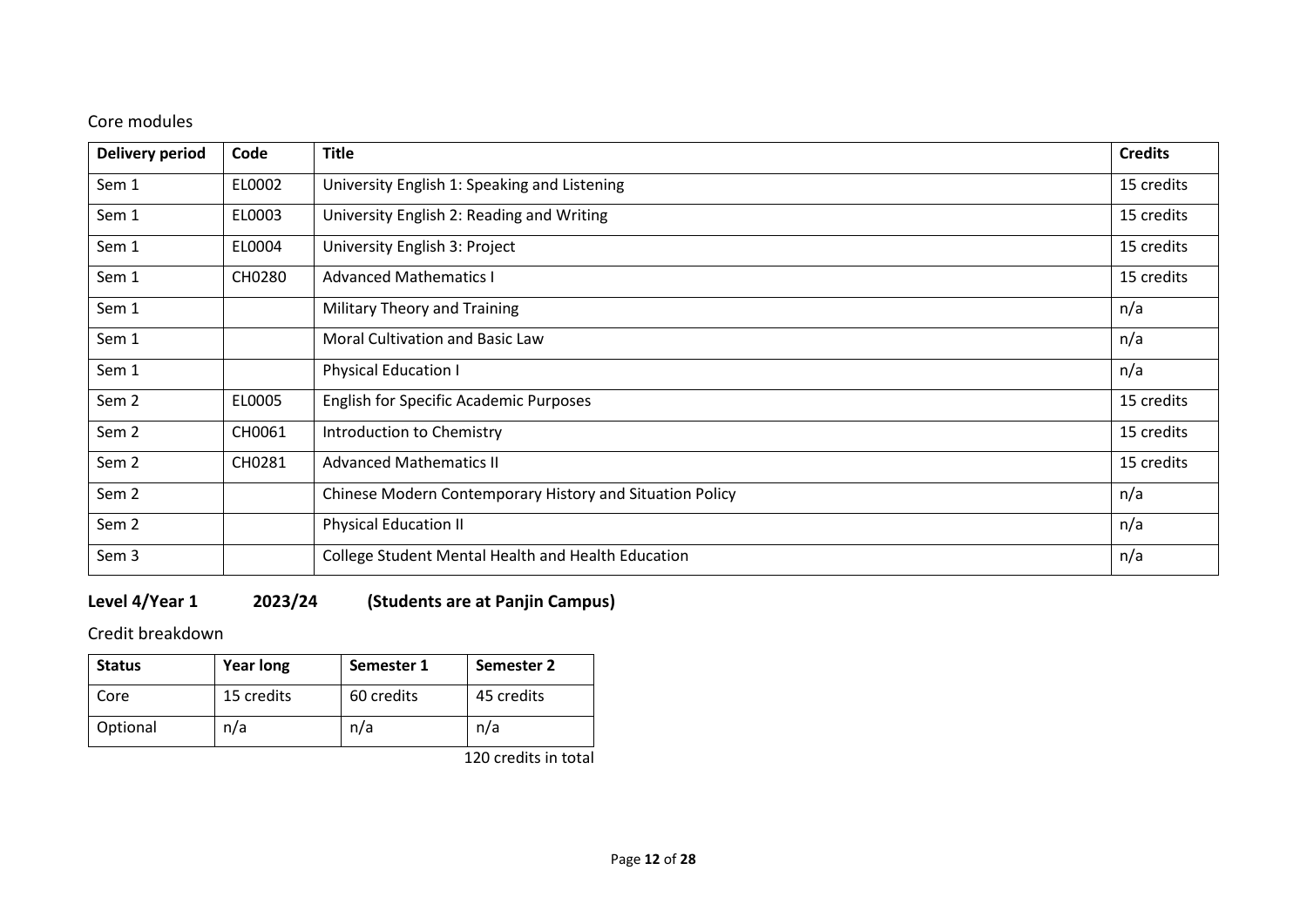## Core modules

| <b>Delivery period</b> | Code   | <b>Title</b>                                   | <b>Credits</b> |
|------------------------|--------|------------------------------------------------|----------------|
| Sem 1                  | CH1200 | <b>General Chemistry</b>                       | 15 credits     |
| Sem 1                  | CH1202 | Introductory Inorganic Chemistry               | 15 credits     |
| Sem 1                  | CH1282 | <b>Advanced Mathematics III</b>                | 15 credits     |
| Sem 1                  | CH1283 | <b>College Physics and Practical A</b>         | 15 credits     |
| Sem 1                  |        | <b>College Computing</b>                       | n/a            |
| Sem 1                  |        | Principle of Marxism and Theory of Socialism   | n/a            |
| Sem 2                  | CH1201 | <b>Introductory Organic Chemistry</b>          | 15 credits     |
| Sem <sub>2</sub>       | CH1203 | <b>Introductory Physical Chemistry</b>         | 15 credits     |
| Sem 2                  | CH1284 | <b>College Physics and Practical B</b>         | 15 credits     |
| Sem <sub>2</sub>       |        | Introduction to Maoism and Theory of Socialism | n/a            |
| Sem <sub>2</sub>       |        | <b>General Optional Course 1</b>               | n/a            |
| Sem 3                  |        | <b>Cognition Practical</b>                     | n/a            |
| Year long              | CH1205 | <b>Introductory Practical Chemistry</b>        | 15 credits     |

## **Notes**

Delivery of Year Long modules is weighted towards Semester 2 to ensure approximate equal student workload between semesters.

# **Level 5/Year 2 2024/25 (Students are at Panjin Campus)**

Credit breakdown

| <b>Status</b> | <b>Year long</b> | Semester 1 | Semester 2 |
|---------------|------------------|------------|------------|
| Core          | n/a              | 60 credits | 60 credits |
| Optional      | n/a              | n/a        | n/a        |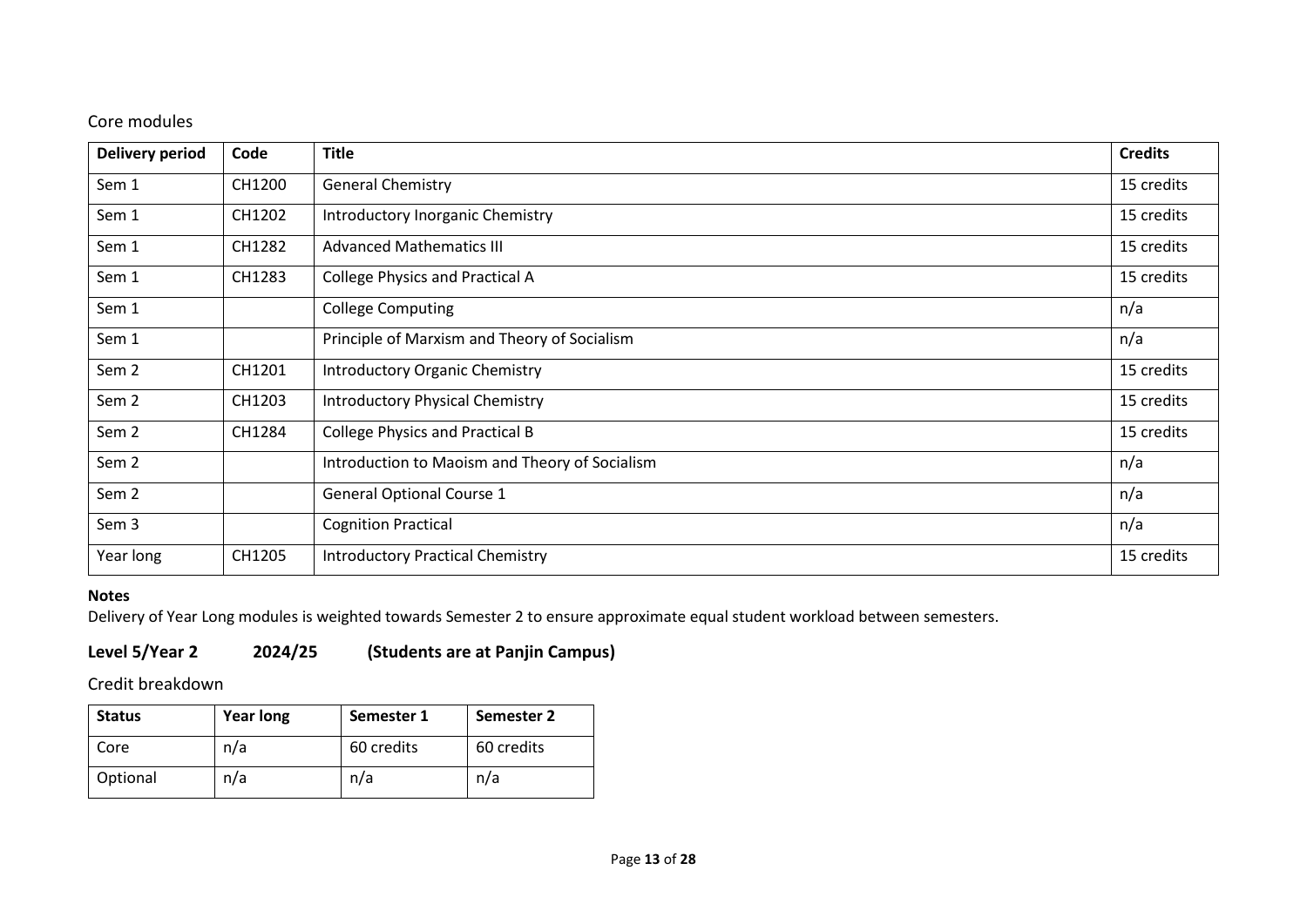### 120 credits in total

## Core modules

| <b>Delivery period</b> | Code   | <b>Title</b>                                        | <b>Credits</b> |
|------------------------|--------|-----------------------------------------------------|----------------|
| Sem 1                  | CH2200 | Spectroscopy Theory and Practice                    | 15 credits     |
| Sem 1                  | CH2201 | <b>Organic Chemistry</b>                            | 15 credits     |
| Sem 1                  | CH2280 | Principles of Chemical Engineering and Practical I  | 15 credits     |
| Sem 1                  | CH2284 | Practical Chemistry and Key Skills - Part A         | 15 credits     |
| Sem 1                  |        | Biochemistry                                        | n/a            |
| Sem 1                  |        | <b>Biochemistry Practical</b>                       | n/a            |
| Sem <sub>2</sub>       | CH2202 | <b>Inorganic Chemistry</b>                          | 15 credits     |
| Sem <sub>2</sub>       | CH2203 | <b>Physical Chemistry</b>                           | 15 credits     |
| Sem 2                  | CH2281 | Principles of Chemical Engineering and Practical II | 15 credits     |
| Sem 2                  | CH2285 | Practical Chemistry and Key Skills - Part B         | 15 credits     |
| Sem 2                  |        | <b>General Optional Course 2</b>                    | n/a            |
| Sem 3                  |        | <b>Production Practical</b>                         | n/a            |

# **Level 6/Year 3 2025/26 (Students are at Panjin Campus)**

Credit breakdown

| <b>Status</b> | <b>Year long</b> | Semester 1 | Semester 2 |
|---------------|------------------|------------|------------|
| Core          | n/a              | 45 credits | 45 credits |
| Optional      | n/a              | 15 credits | 15 credits |

120 credits in total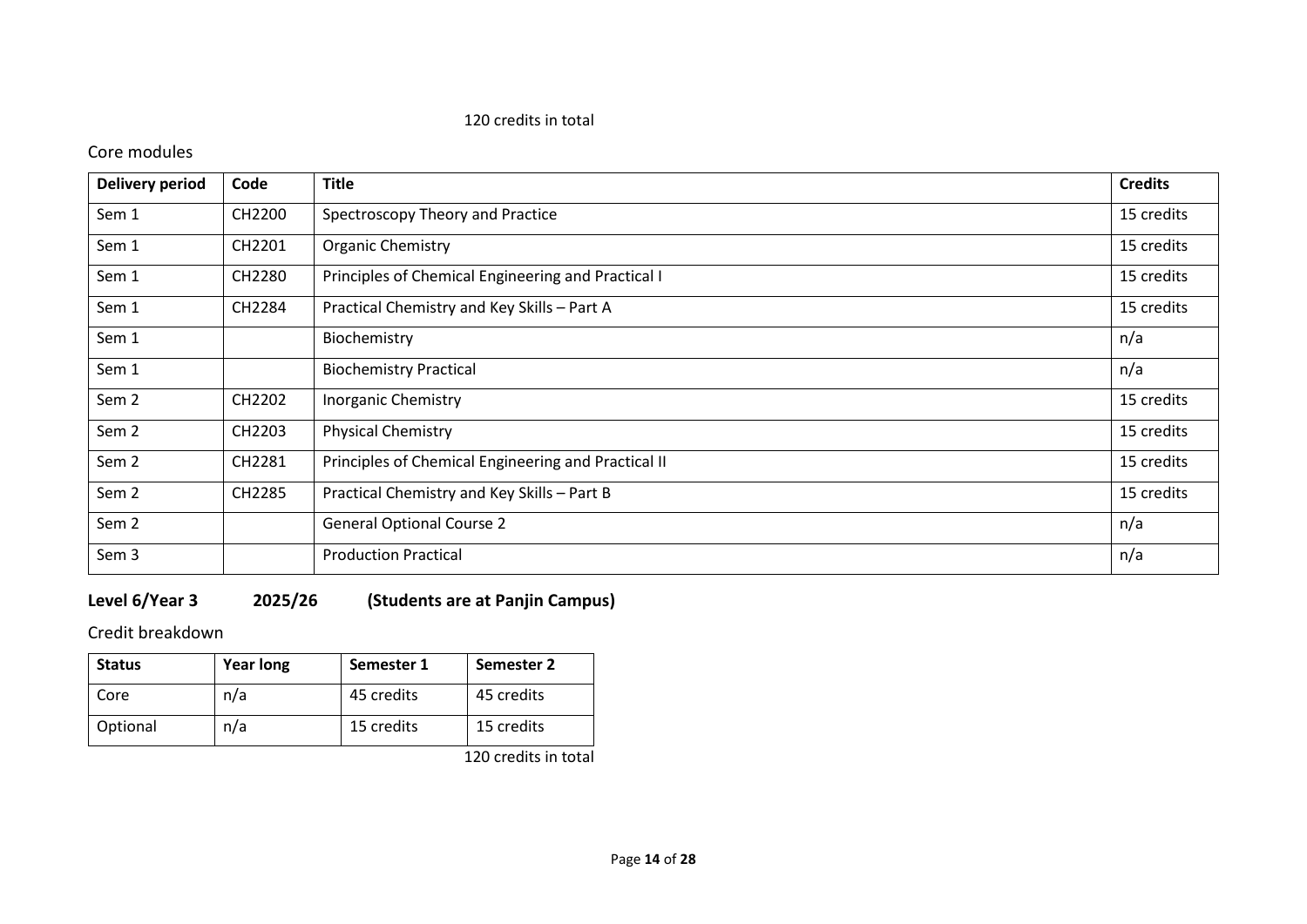# Core modules

| Delivery period  | Code   | <b>Title</b>                             | <b>Credits</b> |
|------------------|--------|------------------------------------------|----------------|
| Sem 1            | CH3201 | <b>Advanced Organic Chemistry</b>        | 15 credits     |
| Sem 1            | CH3202 | <b>Advanced Inorganic Chemistry</b>      | 15 credits     |
| Sem 1            | CH3203 | <b>Advanced Physical Chemistry</b>       | 15 credits     |
| Sem 1            |        | <b>General Optional Course 3</b>         | n/a            |
| Sem <sub>2</sub> | CH3851 | Chemistry Research Project Part 1        | 30 credits     |
| Sem <sub>2</sub> | CH3852 | <b>Chemistry Research Project Part 2</b> | 15 credits     |

### **Notes**

Delivery of Year Long modules is weighted to ensure approximate equal student workload between semesters.

## Option modules

| Delivery period  | Code   | <b>Title</b>                         | <b>Credits</b> |
|------------------|--------|--------------------------------------|----------------|
| Sem 1            | CH3206 | <b>Advanced Analytical Chemistry</b> | 15 credits     |
| Sem 1            | CH3280 | Polymer Chemistry and Physics        | 15 credits     |
| Sem <sub>2</sub> | CH3205 | Metals in Synthesis                  | 15 credits     |
| Sem <sub>2</sub> | CH3209 | <b>Computational Chemistry</b>       | 15 credits     |

### **Notes**

This is an indicative list of option modules and not definitive of what will be available. Option module choice is also subject to availability, timetabling, student number restrictions and, where appropriate, students having taken appropriate pre-requisite modules.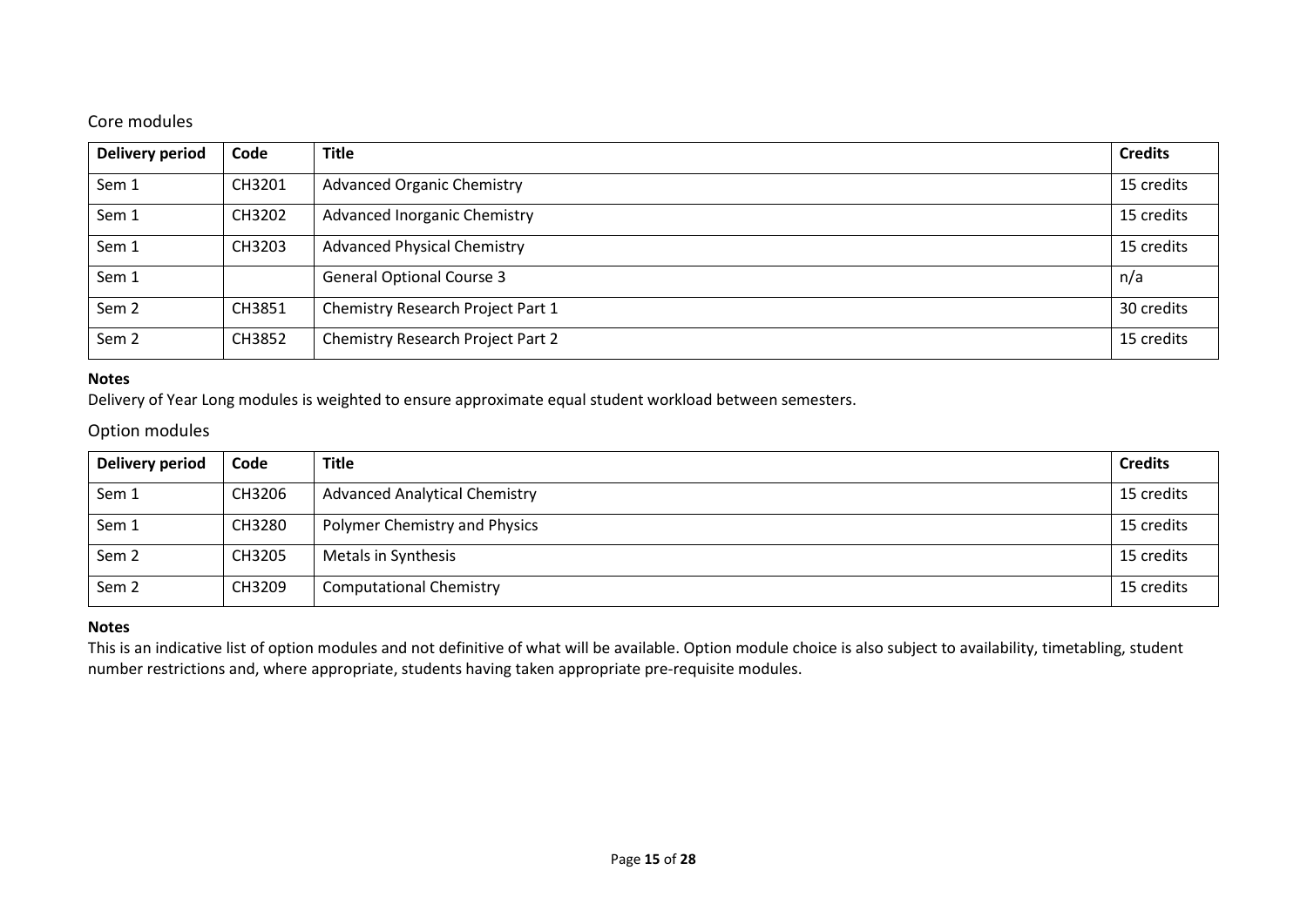# BSc Chemistry (2+2)

# **Level 3/Year 0 2022/23 (Students are at Panjin Campus)**

Credit breakdown

| <b>Status</b> | <b>Year long</b> | Semester 1 | Semester 2 |
|---------------|------------------|------------|------------|
| Core          | n/a              | 60 credits | 60 credits |
| Optional      | n/a              | n/a        | n/a        |

120 credits in total

| <b>Delivery period</b> | Code   | <b>Title</b>                                             | <b>Credits</b> |
|------------------------|--------|----------------------------------------------------------|----------------|
| Sem 1                  | EL0002 | University English 1: Speaking and Listening             | 15 credits     |
| Sem 1                  | EL0003 | University English 2: Reading and Writing                | 15 credits     |
| Sem 1                  | EL0004 | University English 3: Project                            | 15 credits     |
| Sem 1                  | CH0280 | <b>Advanced Mathematics I</b>                            | 15 credits     |
| Sem 1                  |        | Military Theory and Training                             | n/a            |
| Sem 1                  |        | Moral Cultivation and Basic Law                          | n/a            |
| Sem 1                  |        | <b>Physical Education I</b>                              | n/a            |
| Sem <sub>2</sub>       | EL0005 | <b>English for Specific Academic Purposes</b>            | 15 credits     |
| Sem <sub>2</sub>       | CH0061 | Introduction to Chemistry                                | 15 credits     |
| Sem <sub>2</sub>       | CH0281 | <b>Advanced Mathematics II</b>                           | 15 credits     |
| Sem 2                  |        | Chinese Modern Contemporary History and Situation Policy | n/a            |
| Sem <sub>2</sub>       |        | Physical Education II                                    | n/a            |
| Sem 3                  |        | College Student Mental Health and Health Education       | n/a            |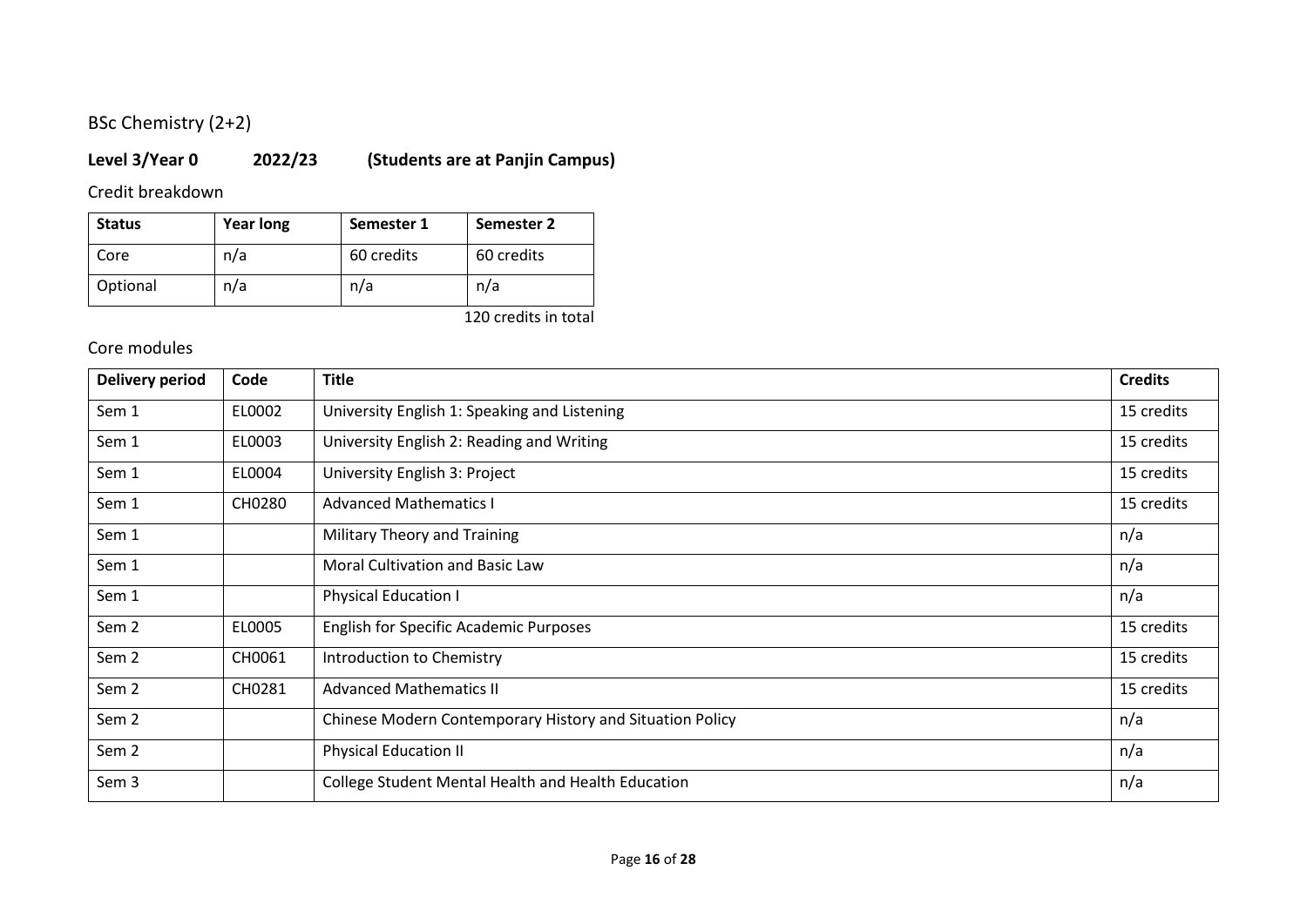# **Level 4/Year 1 2023/24 (Students are at Panjin Campus)**

Credit breakdown

| <b>Status</b> | <b>Year long</b> | Semester 1 | Semester 2 |
|---------------|------------------|------------|------------|
| Core          | 15 credits       | 60 credits | 45 credits |
| Optional      | n/a              | n/a        | n/a        |

120 credits in total

| <b>Delivery period</b> | Code   | <b>Title</b>                                   | <b>Credits</b> |
|------------------------|--------|------------------------------------------------|----------------|
| Sem 1                  | CH1200 | <b>General Chemistry</b>                       | 15 credits     |
| Sem 1                  | CH1202 | Introductory Inorganic Chemistry               | 15 credits     |
| Sem 1                  | CH1282 | <b>Advanced Mathematics III</b>                | 15 credits     |
| Sem 1                  | CH1283 | <b>College Physics and Practical A</b>         | 15 credits     |
| Sem 1                  |        | <b>College Computing</b>                       | n/a            |
| Sem 1                  |        | Principle of Marxism and Theory of Socialism   | n/a            |
| Sem <sub>2</sub>       | CH1201 | <b>Introductory Organic Chemistry</b>          | 15 credits     |
| Sem <sub>2</sub>       | CH1203 | <b>Introductory Physical Chemistry</b>         | 15 credits     |
| Sem <sub>2</sub>       | CH1284 | <b>College Physics and Practical B</b>         | 15 credits     |
| Sem <sub>2</sub>       |        | Introduction to Maoism and Theory of Socialism | n/a            |
| Sem <sub>2</sub>       |        | <b>General Optional Course 1</b>               | n/a            |
| Sem 3                  |        | <b>Cognition Practical</b>                     | n/a            |
| Year long              | CH1205 | <b>Introductory Practical Chemistry</b>        | 15 credits     |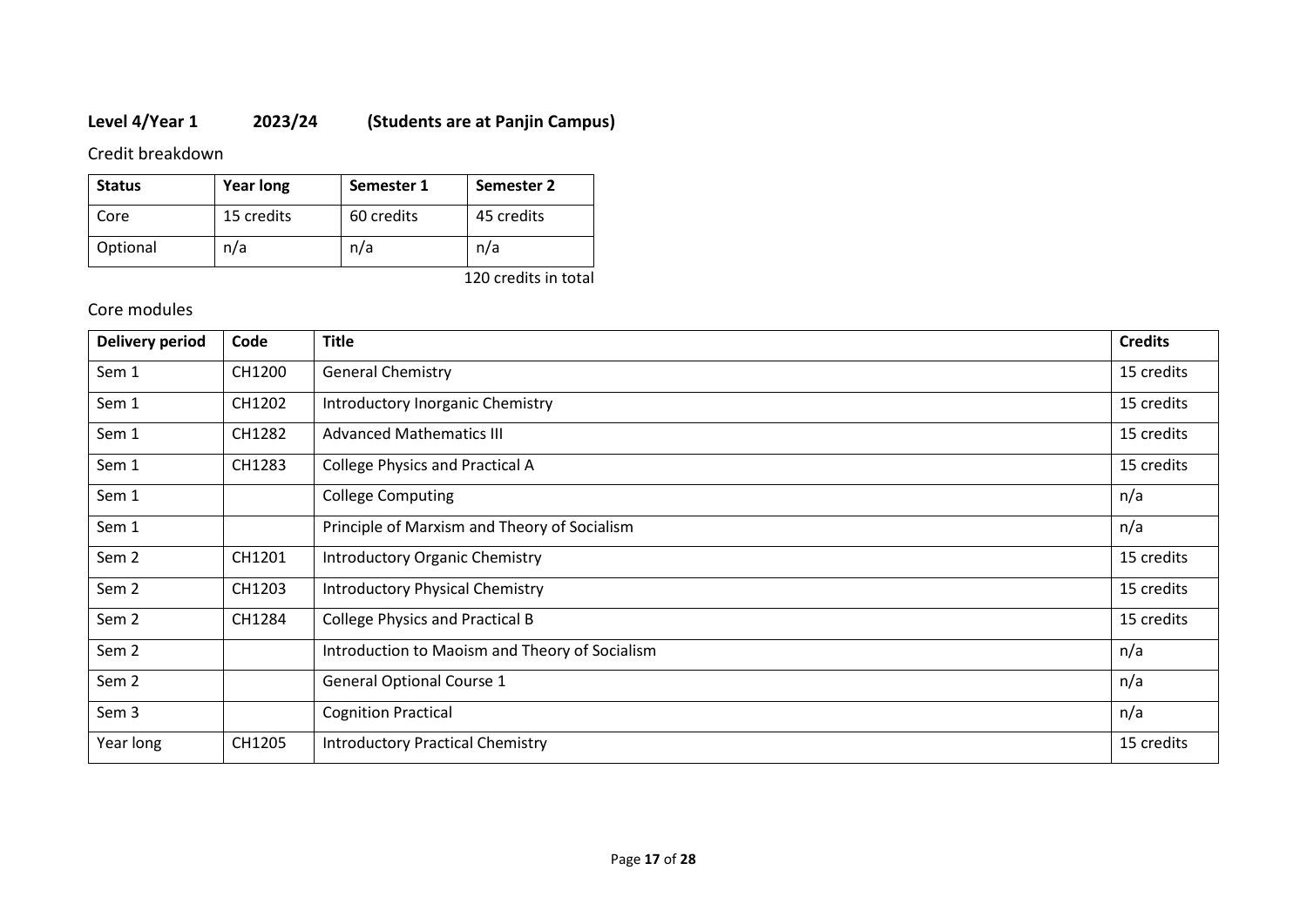### **Notes**

Delivery of Year Long modules is weighted towards Semester 2 to ensure approximate equal student workload between semesters.

## **Level 5/Year 2 2024/25 (Students are at Leicester)**

## Credit breakdown

| <b>Status</b> | <b>Year long</b> | Semester 1 | Semester 2 |
|---------------|------------------|------------|------------|
| Core          | 75 credits       | 30 credits | 15 credits |
| Optional      | n/a              | n/a        | n/a        |

120 credits in total

## Core modules

| Delivery period  | Code   | <b>Title</b>                       | <b>Credits</b> |
|------------------|--------|------------------------------------|----------------|
| Sem 1            | CH2200 | Spectroscopy Theory and Practice   | 15 credits     |
| Sem 1            | CH2207 | Polymer and Materials Chemistry    | 15 credits     |
| Sem <sub>2</sub> | CH2206 | Analytical Chemistry in Practice   | 15 credits     |
| Year long        | CH2201 | Organic Chemistry                  | 15 credits     |
| Year long        | CH2202 | <b>Inorganic Chemistry</b>         | 15 credits     |
| Year long        | CH2203 | <b>Physical Chemistry</b>          | 15 credits     |
| Year long        | CH2204 | Practical Chemistry and Key Skills | 30 credits     |

### **Notes**

Delivery of Year Long modules is weighted towards Semester 2 to ensure approximate equal student workload between semesters.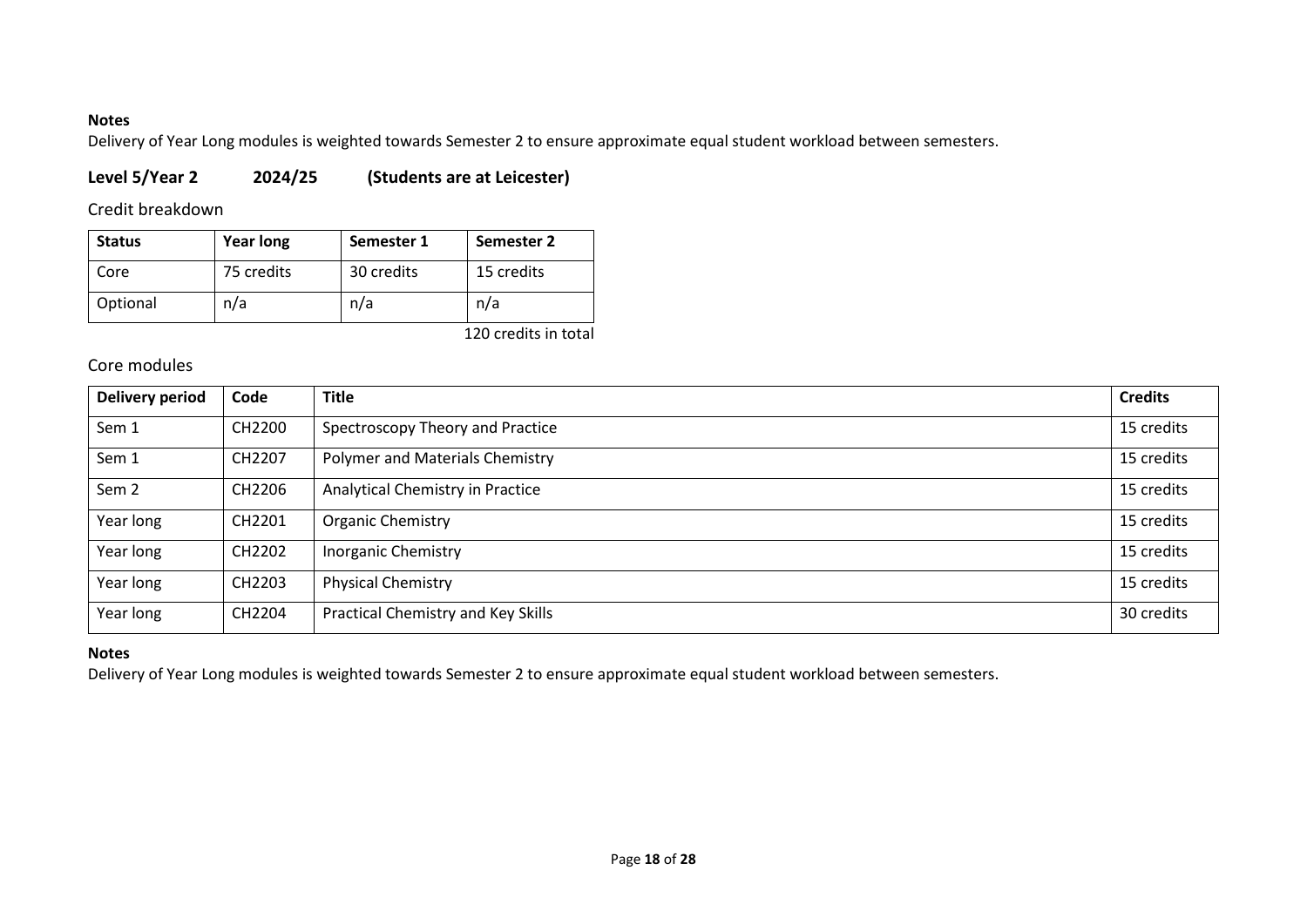# **Level 6/Year 3 2025/26 (Students are at Leicester)**

Credit breakdown

| <b>Status</b> | <b>Year long</b> | Semester 1 | Semester 2 |
|---------------|------------------|------------|------------|
| Core          | 30 credits       | 45 credits | 30 credits |
| Optional      | n/a              | n/a        | 15 credits |

120 credits in total

## Core modules

| <b>Delivery period</b> | Code   | <b>Title</b>                            | <b>Credits</b> |
|------------------------|--------|-----------------------------------------|----------------|
| Sem 1                  | CH3201 | <b>Advanced Organic Chemistry</b>       | 15 credits     |
| Sem 1                  | CH3202 | <b>Advanced Inorganic Chemistry</b>     | 15 credits     |
| Sem 1                  | CH3261 | <b>BSc Project Practical</b>            | 15 credits     |
| Sem <sub>2</sub>       | CH3203 | <b>Advanced Physical Chemistry</b>      | 15 credits     |
| Sem <sub>2</sub>       | CH3205 | Metals in Synthesis                     | 15 credits     |
| Year long              | CH3260 | <b>BSc General Paper and Key Skills</b> | 15 credits     |
| Year long              | CH3262 | <b>BSc Project Report</b>               | 15 credits     |

### **Notes**

Delivery of Year Long modules is weighted to ensure approximate equal student workload between semesters.

Option modules

| Delivery period  | Code   | Title                                | <b>Credits</b> |
|------------------|--------|--------------------------------------|----------------|
| Sem 2            | CH3206 | <b>Advanced Analytical Chemistry</b> | 15 credits     |
| Sem <sub>2</sub> | CH3208 | <b>Advanced Materials Chemistry</b>  | 15 credits     |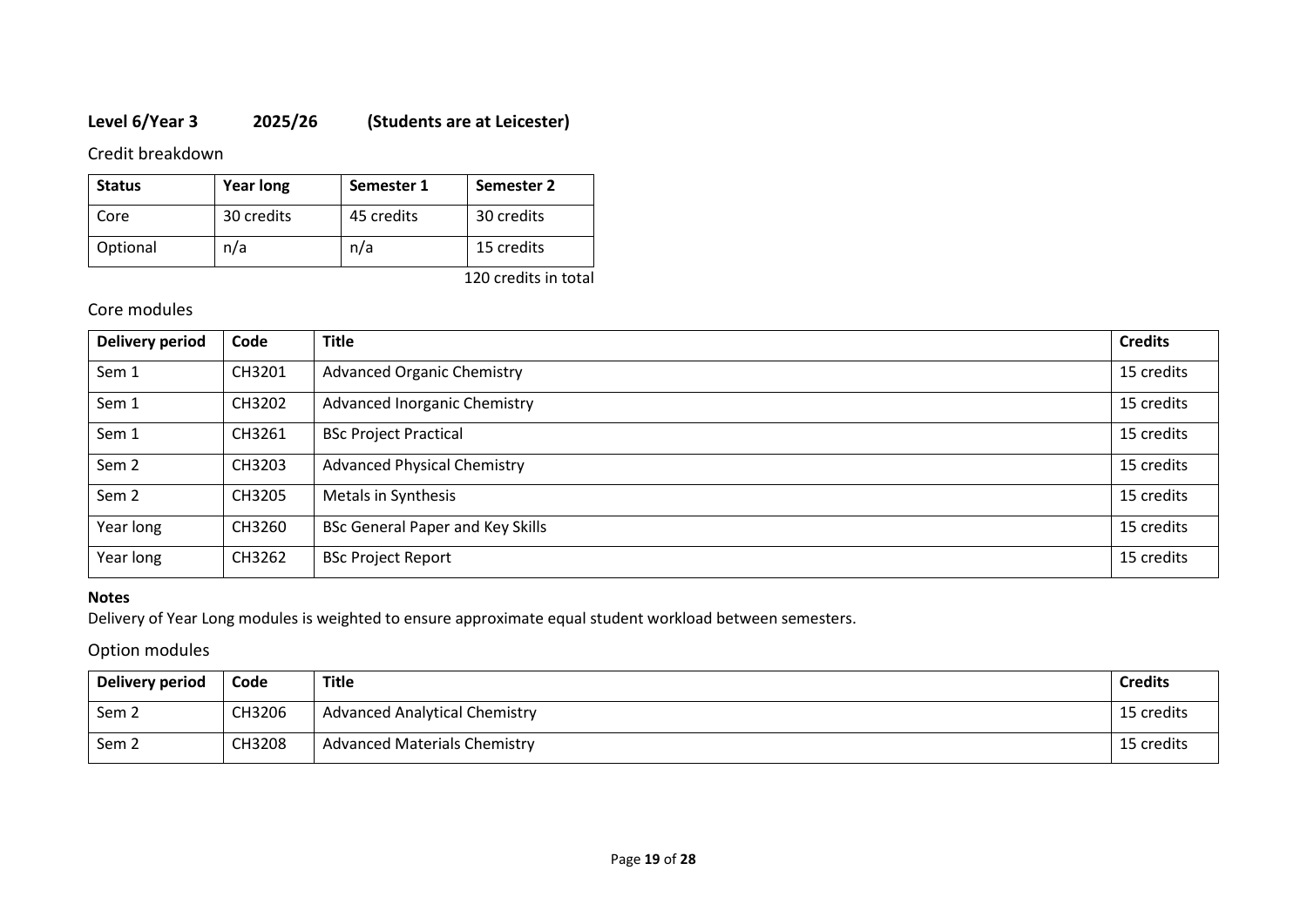### **Notes**

This is an indicative list of option modules and not definitive of what will be available. Option module choice is also subject to availability, timetabling, student number restrictions and, where appropriate, students having taken appropriate pre-requisite modules.

BSc Chemistry (2+1+1)

## **Level 3/Year 0 2022/23 (Students are at Panjin Campus)**

Credit breakdown

| <b>Status</b> | <b>Year long</b> | Semester 1 | Semester 2 |
|---------------|------------------|------------|------------|
| Core          | n/a              | 60 credits | 60 credits |
| Optional      | n/a              | n/a        | n/a        |

120 credits in total

| <b>Delivery period</b> | Code   | <b>Title</b>                                             | <b>Credits</b> |
|------------------------|--------|----------------------------------------------------------|----------------|
| Sem 1                  | EL0002 | University English 1: Speaking and Listening             | 15 credits     |
| Sem 1                  | EL0003 | University English 2: Reading and Writing                | 15 credits     |
| Sem 1                  | EL0004 | University English 3: Project                            | 15 credits     |
| Sem 1                  | CH0280 | <b>Advanced Mathematics I</b>                            | 15 credits     |
| Sem 1                  |        | Military Theory and Training                             | n/a            |
| Sem 1                  |        | Moral Cultivation and Basic Law                          | n/a            |
| Sem 1                  |        | <b>Physical Education I</b>                              | n/a            |
| Sem <sub>2</sub>       | EL0005 | <b>English for Specific Academic Purposes</b>            | 15 credits     |
| Sem <sub>2</sub>       | CH0061 | Introduction to Chemistry                                | 15 credits     |
| Sem <sub>2</sub>       | CH0281 | <b>Advanced Mathematics II</b>                           | 15 credits     |
| Sem <sub>2</sub>       |        | Chinese Modern Contemporary History and Situation Policy | n/a            |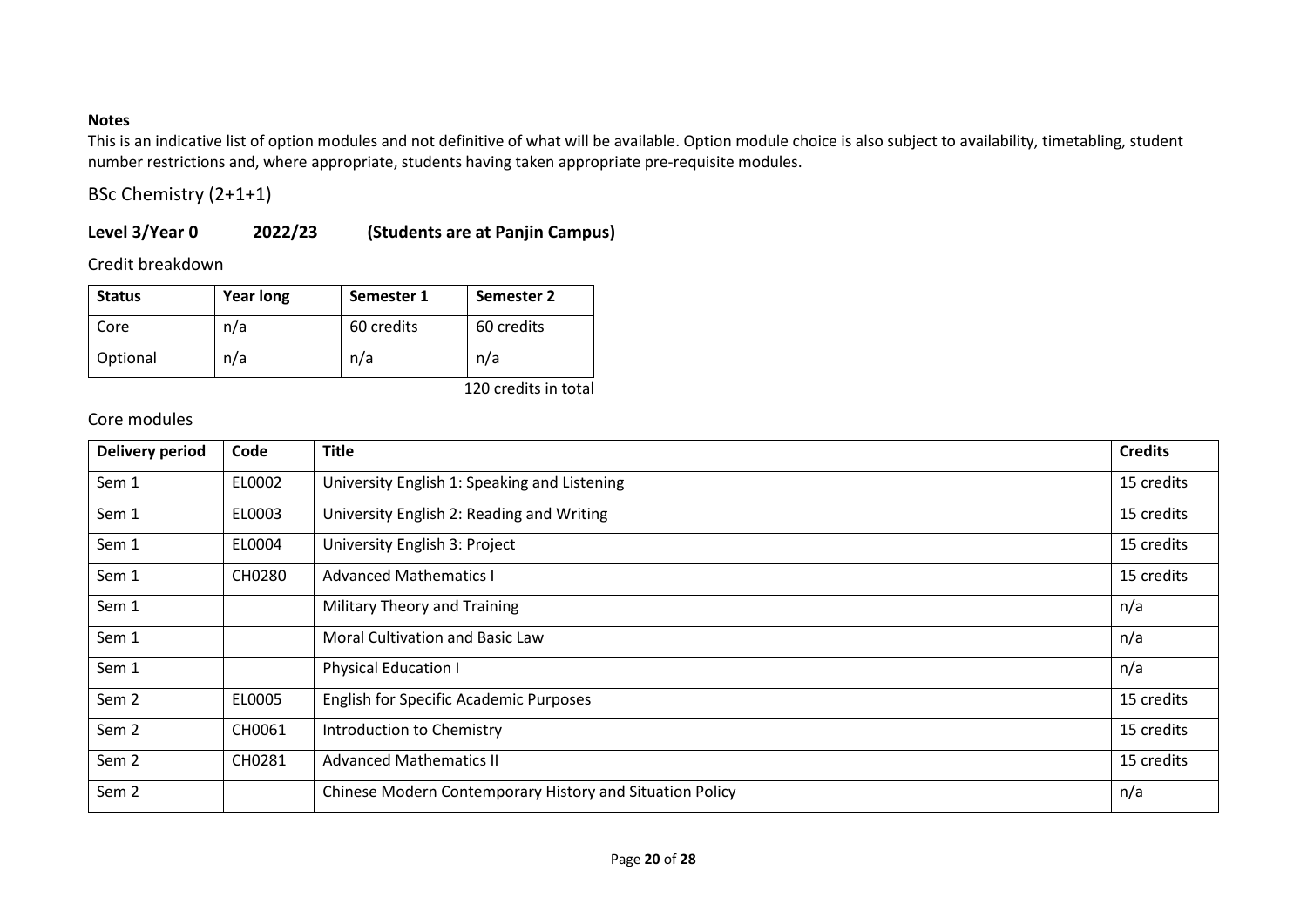| Delivery period | Code | <b>Title</b>                                       | <b>Credits</b> |
|-----------------|------|----------------------------------------------------|----------------|
| Sem 2           |      | <b>Physical Education II</b>                       | n/a            |
| Sem 3           |      | College Student Mental Health and Health Education | n/a            |

# **Level 4/Year 1 2023/24 (Students are at Panjin Campus)**

Credit breakdown

| <b>Status</b> | <b>Year long</b> | Semester 1 | Semester 2 |
|---------------|------------------|------------|------------|
| Core          | 15 credits       | 60 credits | 45 credits |
| Optional      | n/a              | n/a        | n/a        |

120 credits in total

| <b>Delivery period</b> | Code   | <b>Title</b>                                   | <b>Credits</b> |
|------------------------|--------|------------------------------------------------|----------------|
| Sem 1                  | CH1200 | <b>General Chemistry</b>                       | 15 credits     |
| Sem 1                  | CH1202 | Introductory Inorganic Chemistry               | 15 credits     |
| Sem 1                  | CH1282 | <b>Advanced Mathematics III</b>                | 15 credits     |
| Sem 1                  | CH1283 | <b>College Physics and Practical A</b>         | 15 credits     |
| Sem 1                  |        | <b>College Computing</b>                       | n/a            |
| Sem 1                  |        | Principle of Marxism and Theory of Socialism   | n/a            |
| Sem <sub>2</sub>       | CH1201 | <b>Introductory Organic Chemistry</b>          | 15 credits     |
| Sem <sub>2</sub>       | CH1203 | <b>Introductory Physical Chemistry</b>         | 15 credits     |
| Sem <sub>2</sub>       | CH1284 | <b>College Physics and Practical B</b>         | 15 credits     |
| Sem <sub>2</sub>       |        | Introduction to Maoism and Theory of Socialism | n/a            |
| Sem <sub>2</sub>       |        | <b>General Optional Course 1</b>               | n/a            |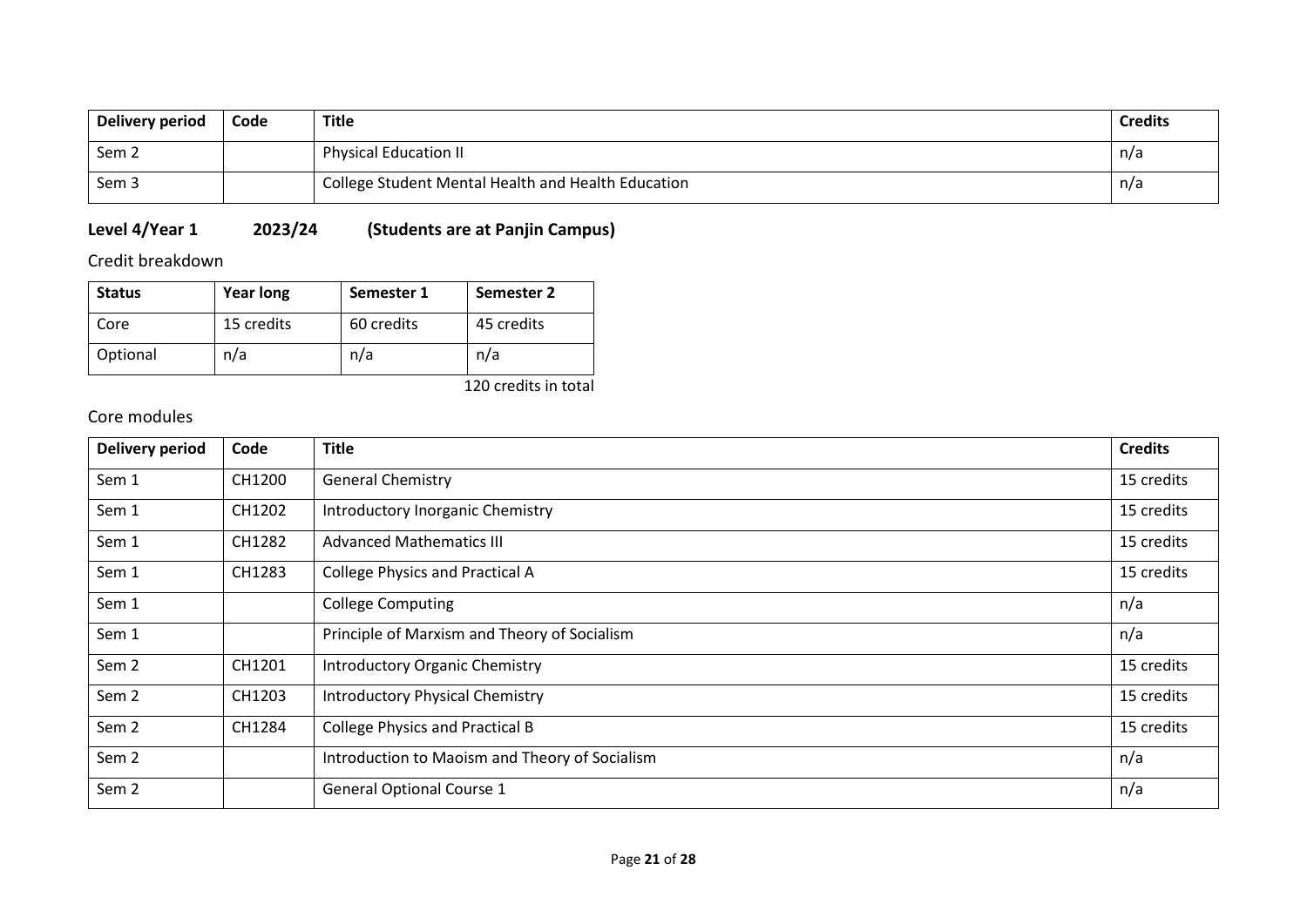| Delivery period | Code   | <b>Title</b>                            | <b>Credits</b> |
|-----------------|--------|-----------------------------------------|----------------|
| Sem 3           |        | <b>Cognition Practical</b>              | n/a            |
| Year long       | CH1205 | <b>Introductory Practical Chemistry</b> | 15 credits     |

#### **Notes**

Delivery of Year Long modules is weighted towards Semester 2 to ensure approximate equal student workload between semesters.

## **Level 5/Year 2 2024/25 (Students are at Leicester)**

Credit breakdown

| <b>Status</b> | <b>Year long</b> | Semester 1 | Semester 2 |
|---------------|------------------|------------|------------|
| Core          | 75 credits       | 30 credits | 15 credits |
| Optional      | n/a              | n/a        | n/a        |

120 credits in total

### Core modules

| <b>Delivery period</b> | Code   | <b>Title</b>                       | <b>Credits</b> |
|------------------------|--------|------------------------------------|----------------|
| Sem 1                  | CH2200 | Spectroscopy Theory and Practice   | 15 credits     |
| Sem 1                  | CH2207 | Polymer and Materials Chemistry    | 15 credits     |
| Sem <sub>2</sub>       | CH2206 | Analytical Chemistry in Practice   | 15 credits     |
| Year long              | CH2201 | <b>Organic Chemistry</b>           | 15 credits     |
| Year long              | CH2202 | <b>Inorganic Chemistry</b>         | 15 credits     |
| Year long              | CH2203 | <b>Physical Chemistry</b>          | 15 credits     |
| Year long              | CH2204 | Practical Chemistry and Key Skills | 30 credits     |

### **Notes**

Delivery of Year Long modules is weighted towards Semester 2 to ensure approximate equal student workload between semesters.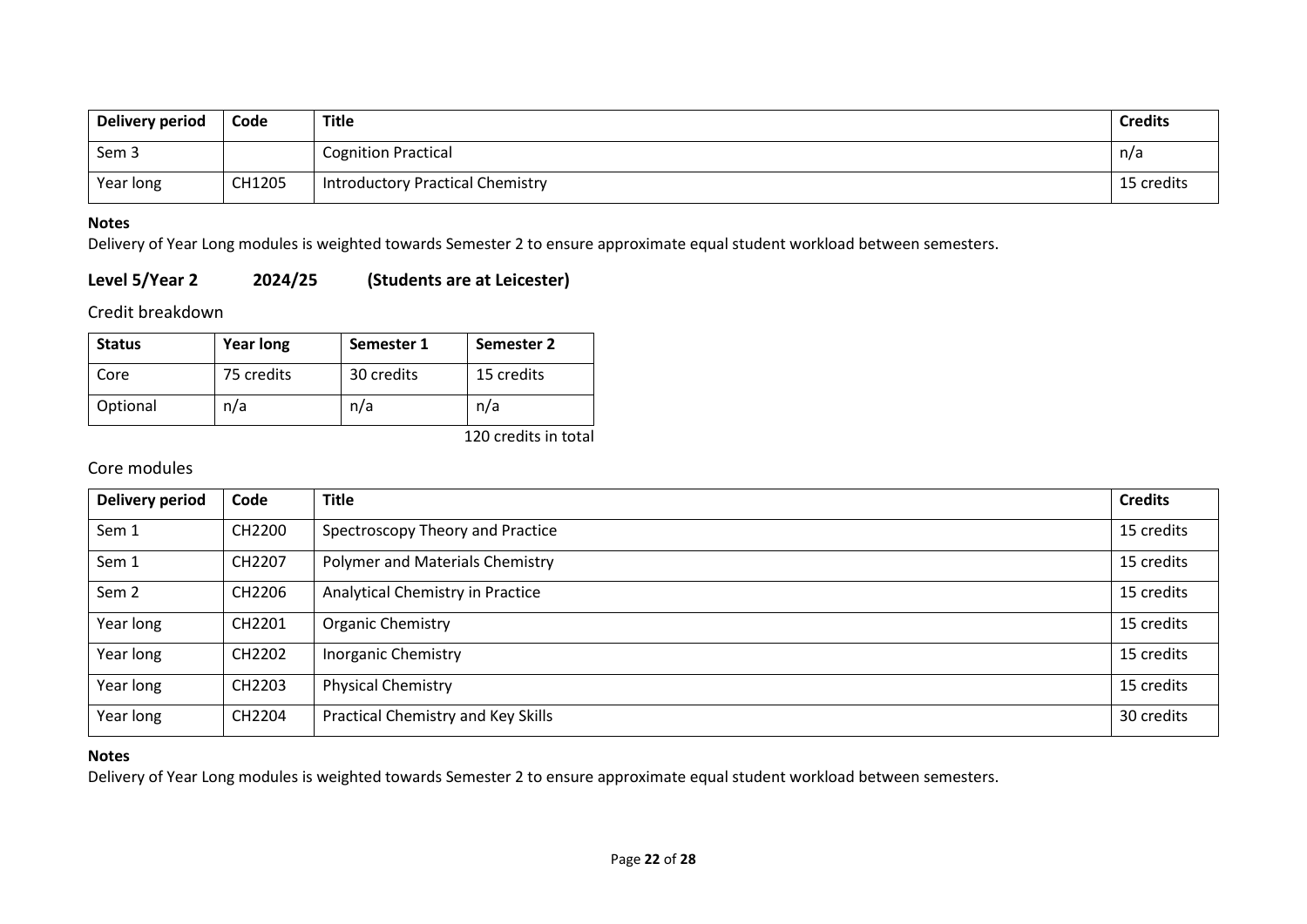## **Level 6/Year 3 2025/26 (Students are at Panjin Campus)**

Credit breakdown

| <b>Status</b> | <b>Year long</b> | Semester 1 | Semester 2 |
|---------------|------------------|------------|------------|
| Core          | n/a              | 45 credits | 45 credits |
| Optional      | n/a              | 15 credits | 15 credits |

120 credits in total

## Core modules

| <b>Delivery period</b> | Code   | <b>Title</b>                        | <b>Credits</b> |
|------------------------|--------|-------------------------------------|----------------|
| Sem 1                  | CH3201 | <b>Advanced Organic Chemistry</b>   | 15 credits     |
| Sem 1                  | CH3202 | <b>Advanced Inorganic Chemistry</b> | 15 credits     |
| Sem 1                  | CH3203 | <b>Advanced Physical Chemistry</b>  | 15 credits     |
| Sem 1                  |        | <b>General Optional Course 3</b>    | n/a            |
| Sem <sub>2</sub>       | CH3851 | Chemistry Research Project Part 1   | 30 credits     |
| Sem <sub>2</sub>       | CH3852 | Chemistry Research Project Part 2   | 15 credits     |

### **Notes**

Delivery of Year Long modules is weighted to ensure approximate equal student workload between semesters.

### Option modules

| <b>Delivery period</b> | Code   | <b>Title</b>                         | <b>Credits</b> |
|------------------------|--------|--------------------------------------|----------------|
| Sem 1                  | CH3206 | <b>Advanced Analytical Chemistry</b> | 15 credits     |
| Sem 1                  | CH3280 | Polymer Chemistry and Physics        | 15 credits     |
| Sem <sub>2</sub>       | CH3205 | Metals in Synthesis                  | 15 credits     |
| Sem <sub>2</sub>       | CH3209 | <b>Computational Chemistry</b>       | 15 credits     |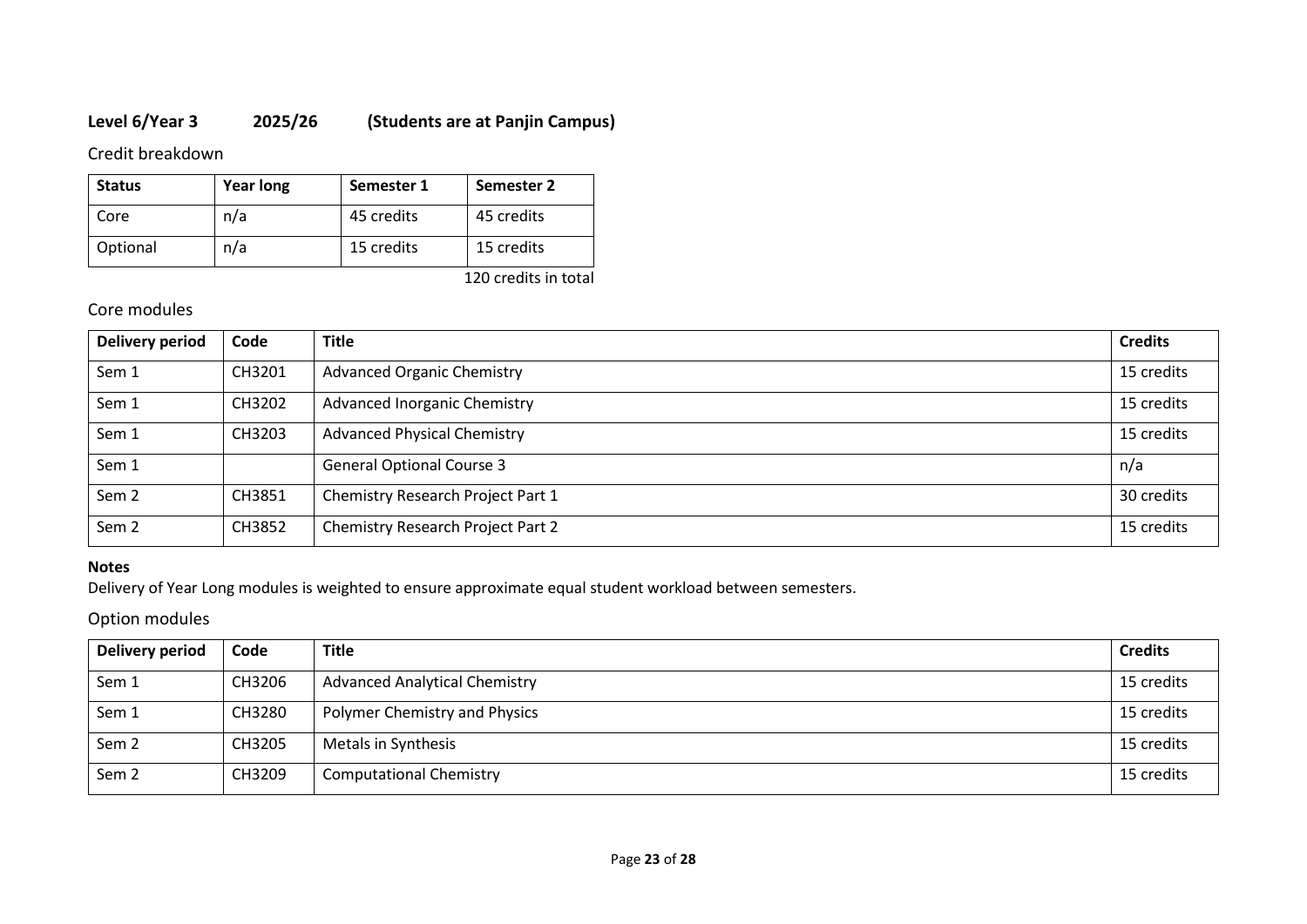### **Notes**

This is an indicative list of option modules and not definitive of what will be available. Option module choice is also subject to availability, timetabling, student number restrictions and, where appropriate, students having taken appropriate pre-requisite modules.

BSc Chemistry (3+1)

## **Level 3/Year 0 2022/23 (Students are at Panjin Campus)**

Credit breakdown

| <b>Status</b> | <b>Year long</b> | Semester 1 | Semester 2 |
|---------------|------------------|------------|------------|
| Core          | n/a              | 60 credits | 60 credits |
| Optional      | n/a              | n/a        | n/a        |

120 credits in total

| <b>Delivery period</b> | Code   | <b>Title</b>                                  | <b>Credits</b> |
|------------------------|--------|-----------------------------------------------|----------------|
| Sem 1                  | EL0002 | University English 1: Speaking and Listening  | 15 credits     |
| Sem 1                  | EL0003 | University English 2: Reading and Writing     | 15 credits     |
| Sem 1                  | EL0004 | University English 3: Project                 | 15 credits     |
| Sem 1                  | CH0280 | <b>Advanced Mathematics I</b>                 | 15 credits     |
| Sem 1                  |        | Military Theory and Training                  | n/a            |
| Sem 1                  |        | <b>Moral Cultivation and Basic Law</b>        | n/a            |
| Sem 1                  |        | <b>Physical Education I</b>                   | n/a            |
| Sem <sub>2</sub>       | EL0005 | <b>English for Specific Academic Purposes</b> | 15 credits     |
| Sem 2                  | CH0061 | Introduction to Chemistry                     | 15 credits     |
| Sem <sub>2</sub>       | CH0281 | <b>Advanced Mathematics II</b>                | 15 credits     |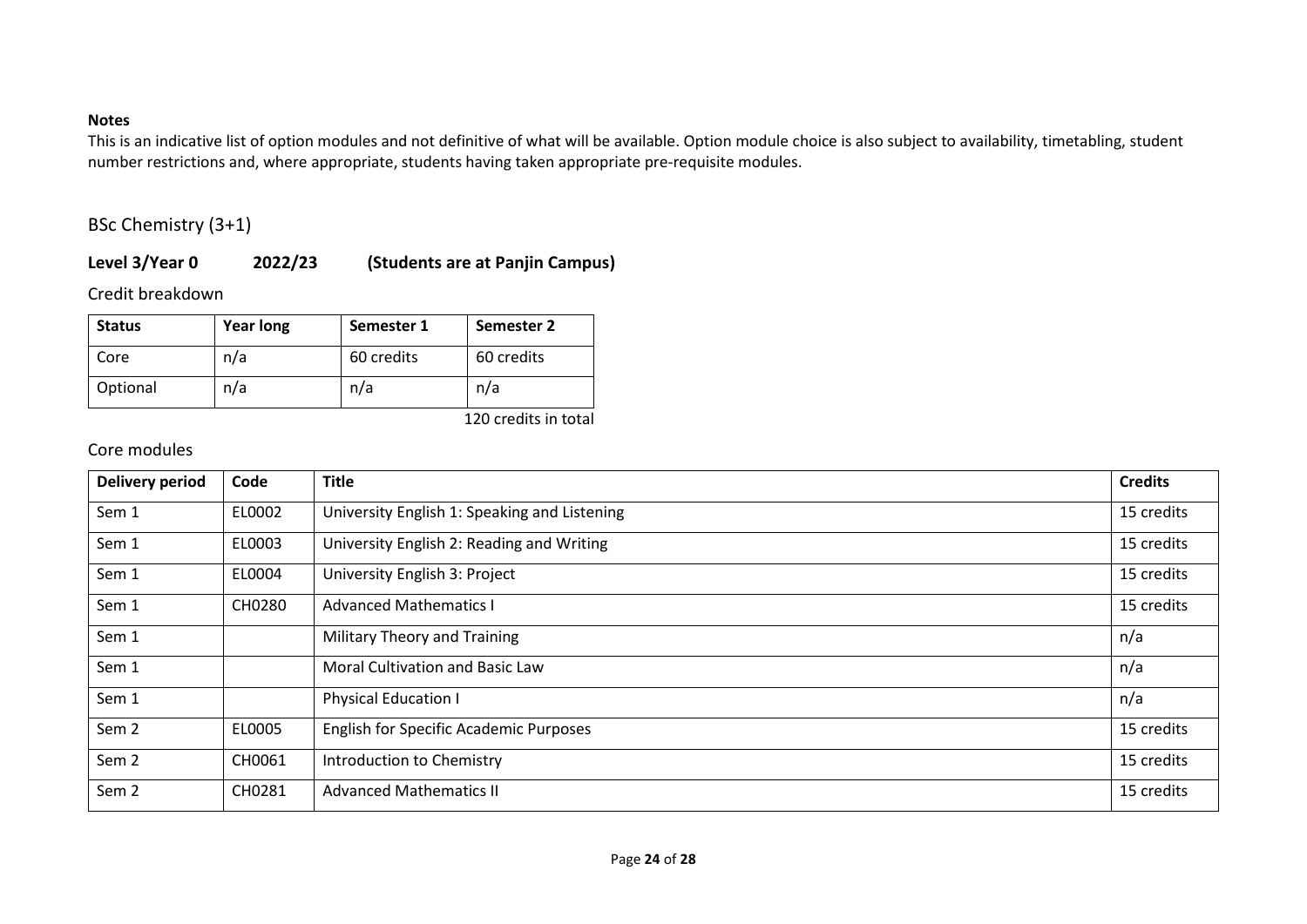| Delivery period  | Code | <b>Title</b>                                             | <b>Credits</b> |
|------------------|------|----------------------------------------------------------|----------------|
| Sem <sub>2</sub> |      | Chinese Modern Contemporary History and Situation Policy | n/a            |
| Sem <sub>2</sub> |      | <b>Physical Education II</b>                             | n/a            |
| Sem <sub>3</sub> |      | College Student Mental Health and Health Education       | n/a            |

# **Level 4/Year 1 2023/24 (Students are at Panjin Campus)**

Credit breakdown

| <b>Status</b> | <b>Year long</b> | Semester 1 | Semester 2 |
|---------------|------------------|------------|------------|
| Core          | 15 credits       | 60 credits | 45 credits |
| Optional      | n/a              | n/a        | n/a        |

120 credits in total

| <b>Delivery period</b> | Code   | <b>Title</b>                                   | <b>Credits</b> |
|------------------------|--------|------------------------------------------------|----------------|
| Sem 1                  | CH1200 | <b>General Chemistry</b>                       | 15 credits     |
| Sem 1                  | CH1202 | Introductory Inorganic Chemistry               | 15 credits     |
| Sem 1                  | CH1282 | <b>Advanced Mathematics III</b>                | 15 credits     |
| Sem 1                  | CH1283 | <b>College Physics and Practical A</b>         | 15 credits     |
| Sem 1                  |        | <b>College Computing</b>                       | n/a            |
| Sem 1                  |        | Principle of Marxism and Theory of Socialism   | n/a            |
| Sem <sub>2</sub>       | CH1201 | <b>Introductory Organic Chemistry</b>          | 15 credits     |
| Sem <sub>2</sub>       | CH1203 | <b>Introductory Physical Chemistry</b>         | 15 credits     |
| Sem <sub>2</sub>       | CH1284 | <b>College Physics and Practical B</b>         | 15 credits     |
| Sem <sub>2</sub>       |        | Introduction to Maoism and Theory of Socialism | n/a            |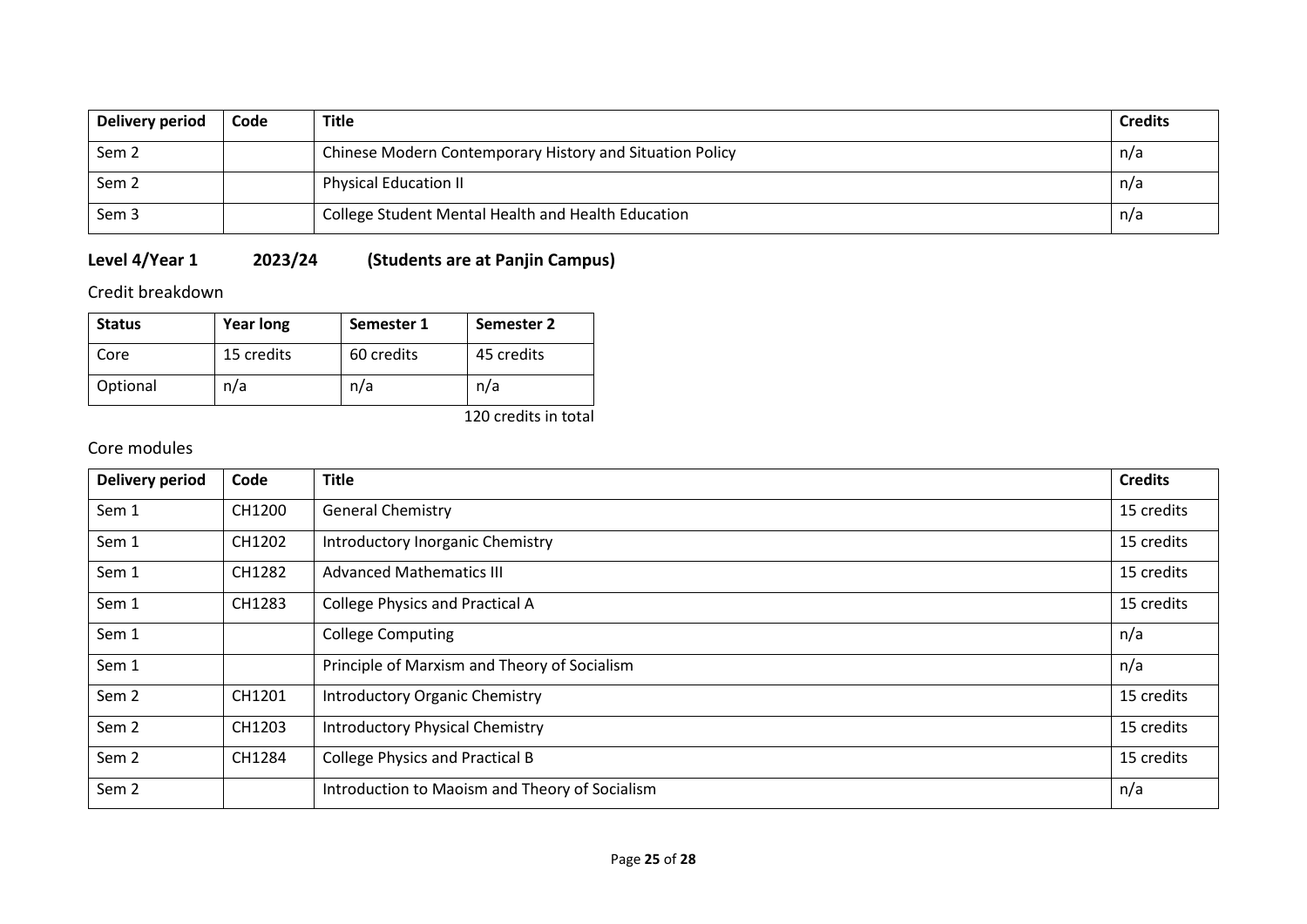| Delivery period  | Code   | Title                                   | <b>Credits</b> |
|------------------|--------|-----------------------------------------|----------------|
| Sem <sub>2</sub> |        | <b>General Optional Course 1</b>        | n/a            |
| Sem 3            |        | <b>Cognition Practical</b>              | n/a            |
| Year long        | CH1205 | <b>Introductory Practical Chemistry</b> | 15 credits     |

### **Notes**

Delivery of Year Long modules is weighted towards Semester 2 to ensure approximate equal student workload between semesters.

## **Level 5/Year 2 2024/25 (Students are at Panjin Campus)**

Credit breakdown

| <b>Status</b> | <b>Year long</b> | Semester 1 | Semester 2 |
|---------------|------------------|------------|------------|
| Core          | n/a              | 60 credits | 60 credits |
| Optional      | n/a              | n/a        | n/a        |

120 credits in total

| Delivery period  | Code   | <b>Title</b>                                       | <b>Credits</b> |
|------------------|--------|----------------------------------------------------|----------------|
| Sem 1            | CH2200 | Spectroscopy Theory and Practice                   | 15 credits     |
| Sem 1            | CH2201 | Organic Chemistry                                  | 15 credits     |
| Sem 1            | CH2280 | Principles of Chemical Engineering and Practical I | 15 credits     |
| Sem 1            | CH2284 | Practical Chemistry and Key Skills - Part A        | 15 credits     |
| Sem 1            |        | Biochemistry                                       | n/a            |
| Sem 1            |        | <b>Biochemistry Practical</b>                      | n/a            |
| Sem 2            | CH2202 | <b>Inorganic Chemistry</b>                         | 15 credits     |
| Sem <sub>2</sub> | CH2203 | <b>Physical Chemistry</b>                          | 15 credits     |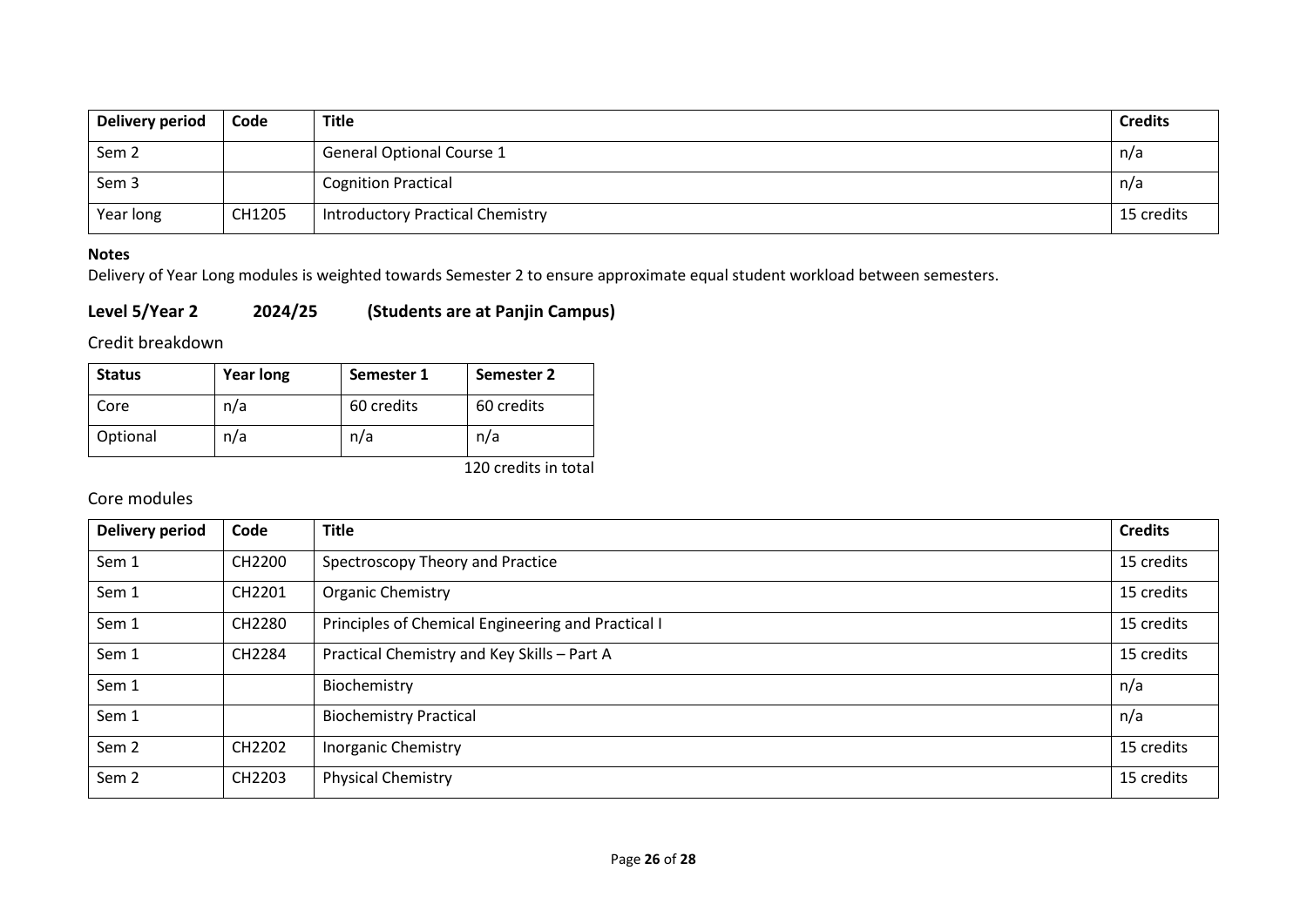| Delivery period  | Code   | <b>Title</b>                                        | <b>Credits</b> |
|------------------|--------|-----------------------------------------------------|----------------|
| Sem <sub>2</sub> | CH2281 | Principles of Chemical Engineering and Practical II | 15 credits     |
| Sem <sub>2</sub> | CH2285 | Practical Chemistry and Key Skills - Part B         | 15 credits     |
| Sem <sub>2</sub> |        | <b>General Optional Course 2</b>                    | n/a            |
| Sem <sub>3</sub> |        | <b>Production Practical</b>                         | n/a            |

# **Level 6/Year 3 2025/26 (Students are at Leicester)**

Credit breakdown

| <b>Status</b> | <b>Year long</b> | Semester 1 | Semester 2           |
|---------------|------------------|------------|----------------------|
| Core          | 30 credits       | 45 credits | 30 credits           |
| Optional      | n/a              | n/a        | 15 credits           |
|               |                  |            | 120 credits in total |

## Core modules

| <b>Delivery period</b> | Code   | <b>Title</b>                            | <b>Credits</b> |
|------------------------|--------|-----------------------------------------|----------------|
| Sem 1                  | CH3201 | <b>Advanced Organic Chemistry</b>       | 15 credits     |
| Sem 1                  | CH3202 | <b>Advanced Inorganic Chemistry</b>     | 15 credits     |
| Sem 1                  | CH3261 | <b>BSc Project Practical</b>            | 15 credits     |
| Sem <sub>2</sub>       | CH3203 | <b>Advanced Physical Chemistry</b>      | 15 credits     |
| Sem <sub>2</sub>       | CH3205 | Metals in Synthesis                     | 15 credits     |
| Year long              | CH3260 | <b>BSc General Paper and Key Skills</b> | 15 credits     |
| Year long              | CH3262 | <b>BSc Project Report</b>               | 15 credits     |

## **Notes**

Delivery of Year Long modules is weighted to ensure approximate equal student workload between semesters.